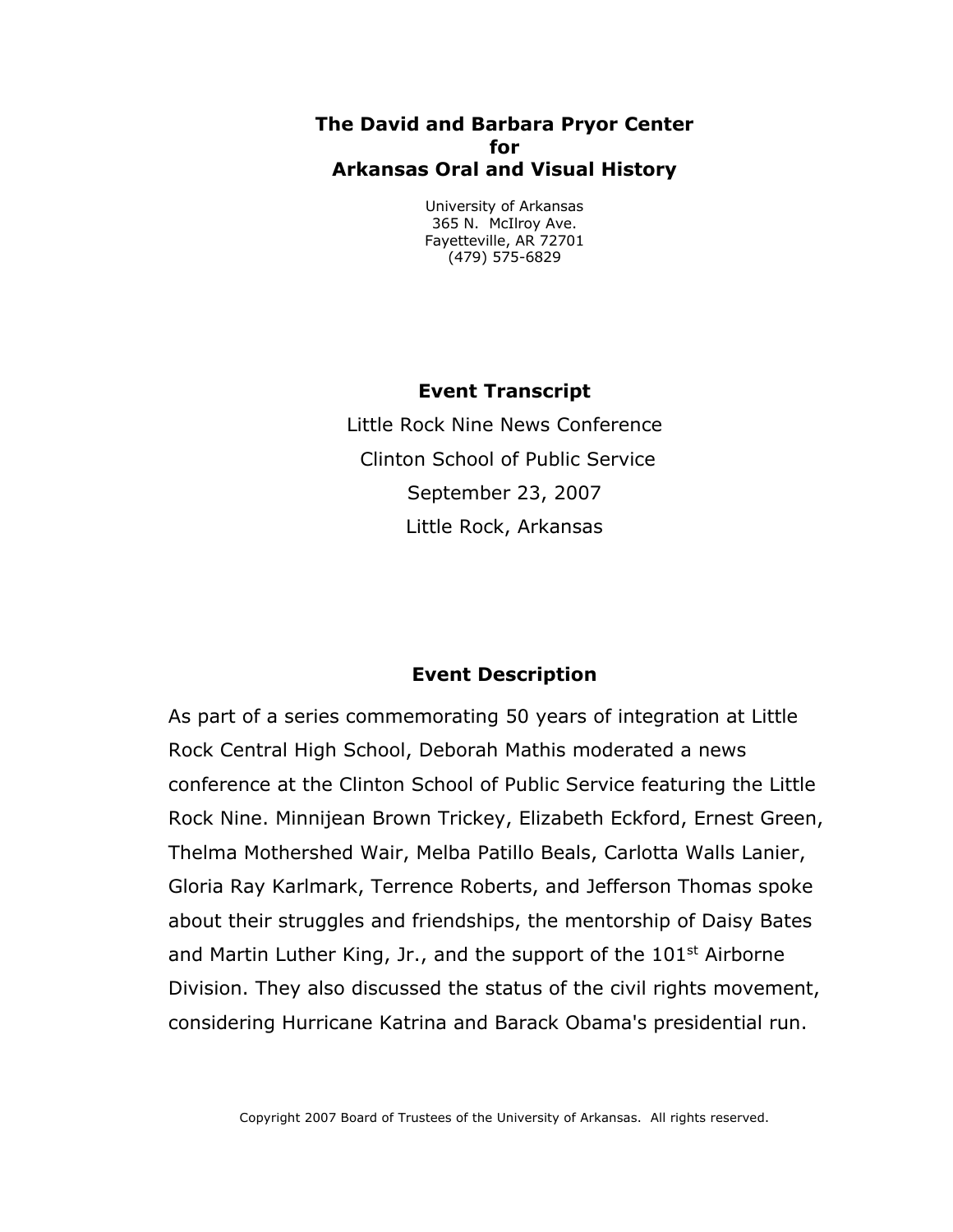## **Transcript:**

[00:00:00]

[*Introductory music*]

[*Camera clicks*]

[00:00:24] Deborah Mathis: Well, good afternoon everybody. Thanks for being here, my fellow journalists. We thank you. I want to first of all say that I—kudos to you and your news organizations for recognizing the significance of this event. [*Telephone rings*] There are other things going on in the world, but I'm glad that you and your organizations realize that this is a very important one as well. So thanks for being here. I'm Deborah Mathis, and I owe my—the launch of my thirty-six-year journalism career in part to these nine wonderful people because of the doors they opened for me at Central High, where I was the first Black editor in 1970, [19]71. So that was a little while ago, too. Understandably, there's been a lot of demand—a deluge of requests for interviews with the Little Rock Nine, and we appreciate that. But you also know that this has been a very busy time, so I'd like to thank several people for accommodating media for this because otherwise it would have been a real mess, everybody trying to track somebody down. Obviously, the—your numbers outnumber them, and their schedules are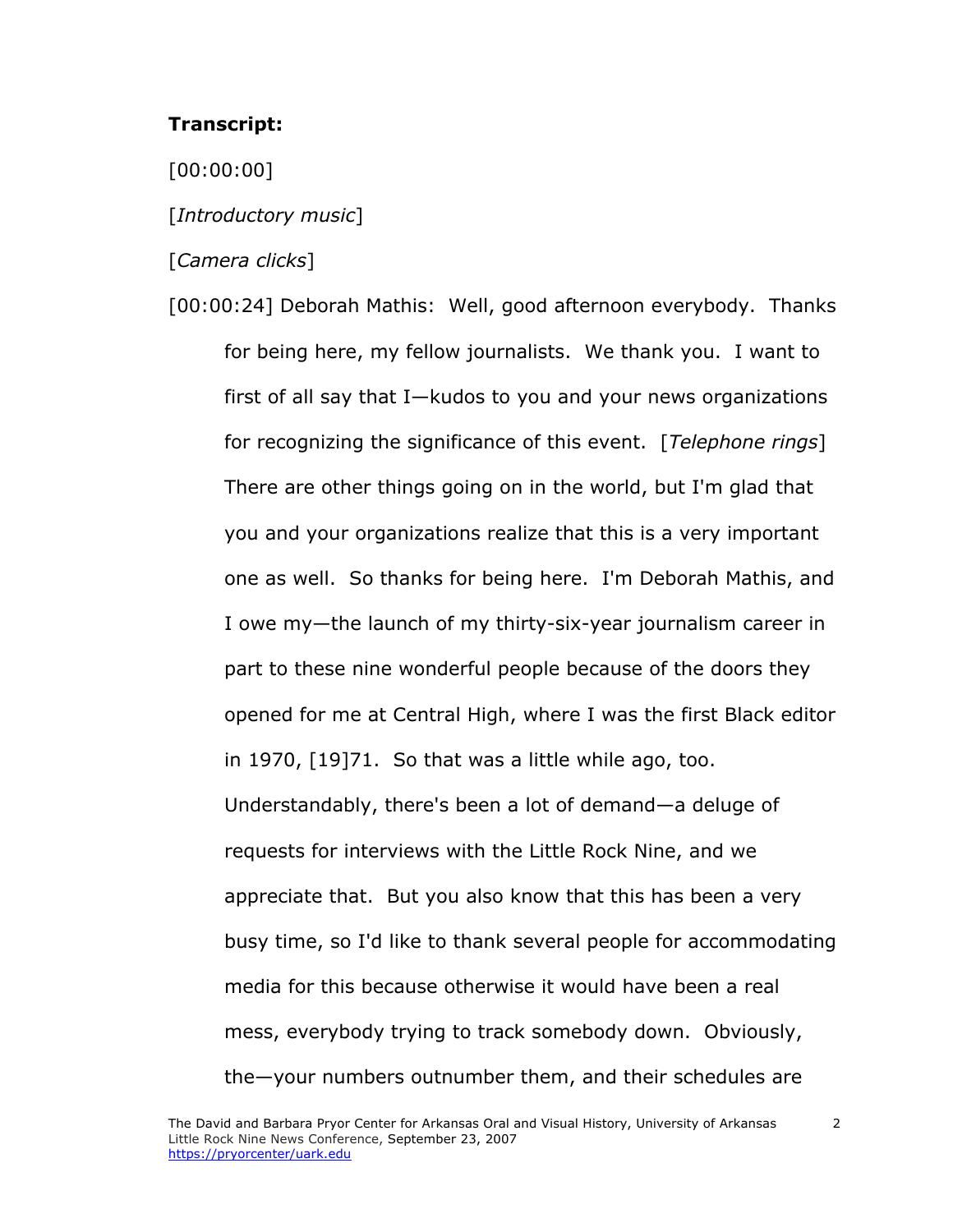very busy, so Flowers Communication Group of Chicago is to be thanked with Adorn Lewis-Mitchell, Ronald Childs, and Thelma Walker; the University of Arkansas School of Public Service and especially Dean Skip Rutherford; the Clinton Presidential Center and the Clinton Foundation with Lena Moore; and the Little Rock Nine Foundation. So thank you for thinking of us—fitting us into this schedule. [00:02:06] Because of the time—as a White House correspondent, I always hated rules and, of course, there's no bigger herd than that one. But [*camera clicks*] we know that there have to be rules because we're limited on time. So if you will just adhere to a few. First and foremost, cell phones off or on—what do you call it—vibrate. [*Laughs*] Secondly, if you would limit your—your questions—you know, we don't have to do a lot of background stuff to give the questions just get straight to the question—make it short—one part to the question, if you don't mind, so we can accommodate as many people as possible in the one hour that we have. And also if you do not mind giving your name and your news organization—I promise you that this is intelligence gathering of the most benign order. [*Terrence Roberts laughs*] I mean, we only want this for the historical record because a lot of the Nine want to know who's here, and we'd like to maybe have you on mailing lists for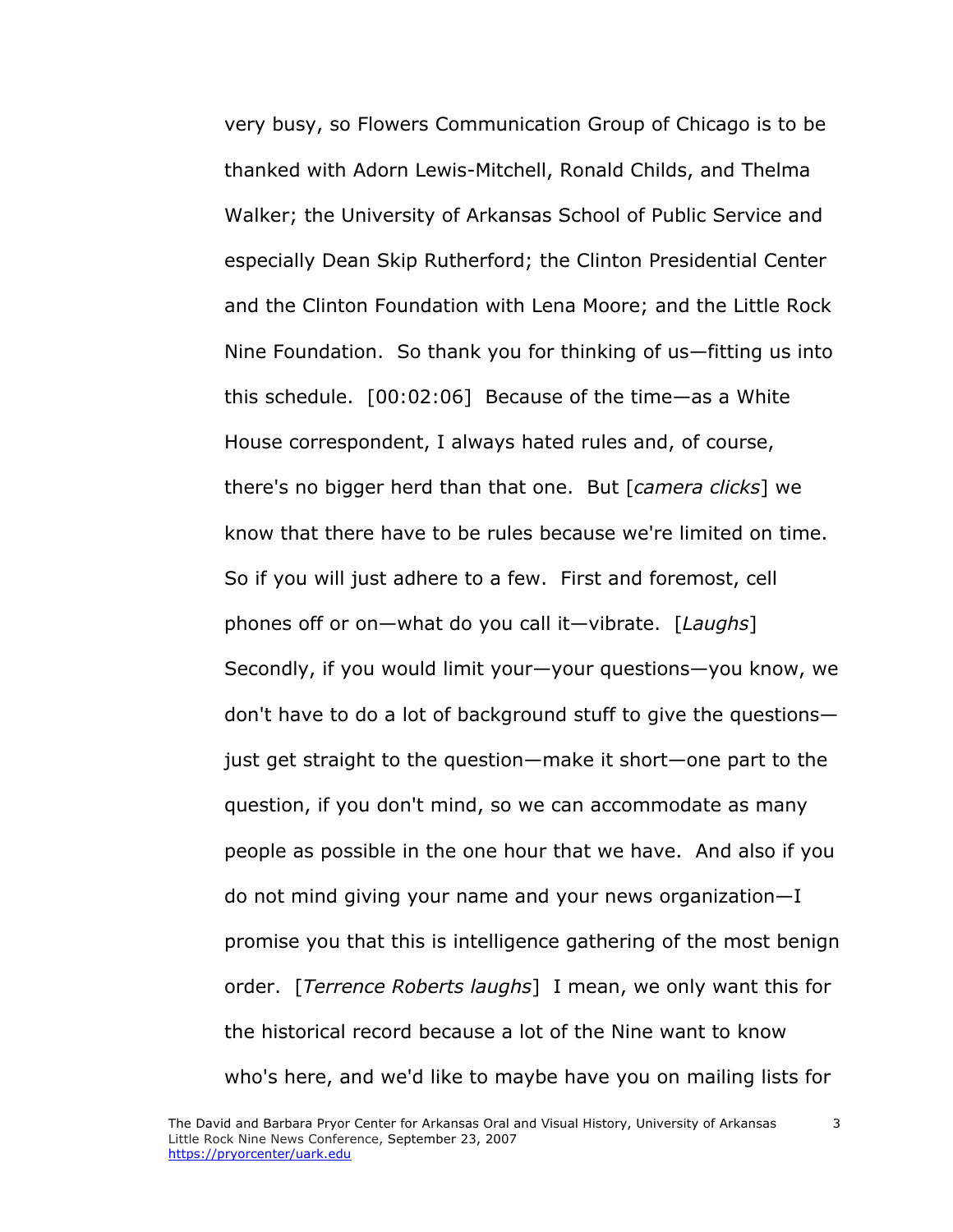future events or something. So that really is that—there is not anything involving the Patriot Act. [*Audience laughs*] Okay, without further ado—as I said, I would love to introduce you to these spectacular people. I hope—does everybody have bios of all the nine? Good. And if you don't, we'll get that to you after the news conference. But if you would just raise your hand, you may—I will—I'll acknowledge you. We'll get a microphone over to you so, again, we can have this, and everybody can hear. And you may direct your question to any of the Little Rock Nine as you so choose. First question? Also, one other rule. Please only media asking question. Only credentialed media. We know a lot of other people might want to, but this is really the only opportunity that media is getting. So please—thank you.

[00:04:07] Jonathan Wilson: My name's Jonathan Wilson. I'm from KARK, Channel 4, here in Little Rock. A question for anybody who wants to address it. Is there—fifty years later, is there a myth about that day or—or those weeks that you guys find yourselves continually having to dispel? Any surprise at that or anything that you feel that you have to continually go back on and correct the record on or misconceptions about? [00:04:31] Elizabeth Eckford: The local paper always uses a line that we attended school under [*camera clicks*] the protection of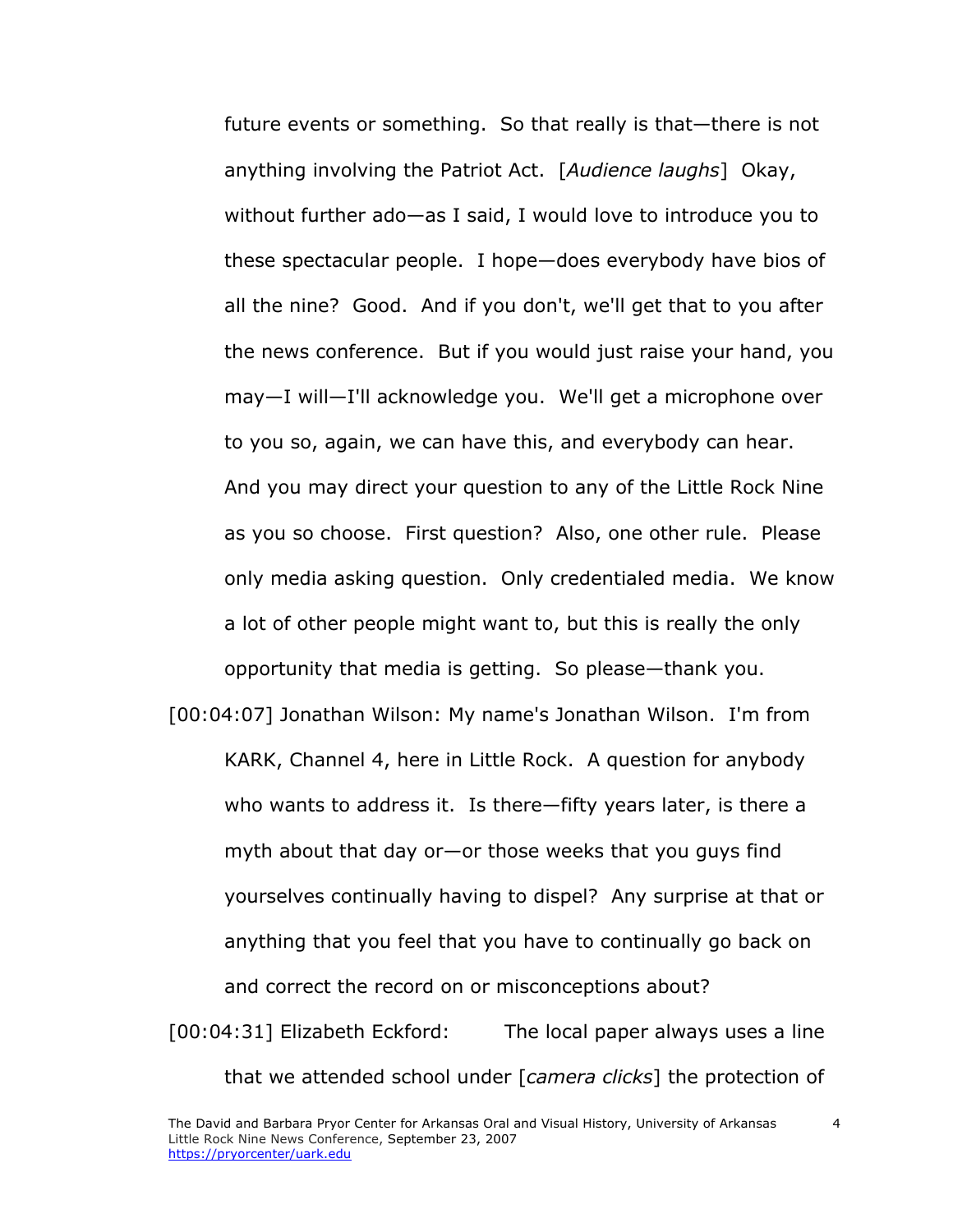federal troops. Yes, the federal troops were our guards in the hallways. They didn't go into any classes, but they—they also didn't prevent any attacks on us, and we were assaulted every day.

[00:04:51] Melba Pattillo Beals: I think one of the other myths would be that we were paid—that we were selected—highly selected and that we were paid. I, myself, never got a dime. I don't think any of these other people did. Had they gotten a dime, they would've shared it with me. [*Audience laughs*] The other thing was because we always share. Listen. The other thing was that, you know, nothing happened. There—there were many—many myths going around. One was that Mrs. Daisy Bates trained us languagewise—taught us to wear good clothes et cetera. [*Camera clicks*] In my case, my mother was an English—English professor and started training to me to speak the English language when I was, like, born. And the second thing is that all the parents of the Little Rock Nine were people who were intelligent, educated, church-going people who observed the rules of tradition, and they knew what they were doing. So a lot of the myths that floated around were, in some ways, wounding to our parents who had done an extraordinary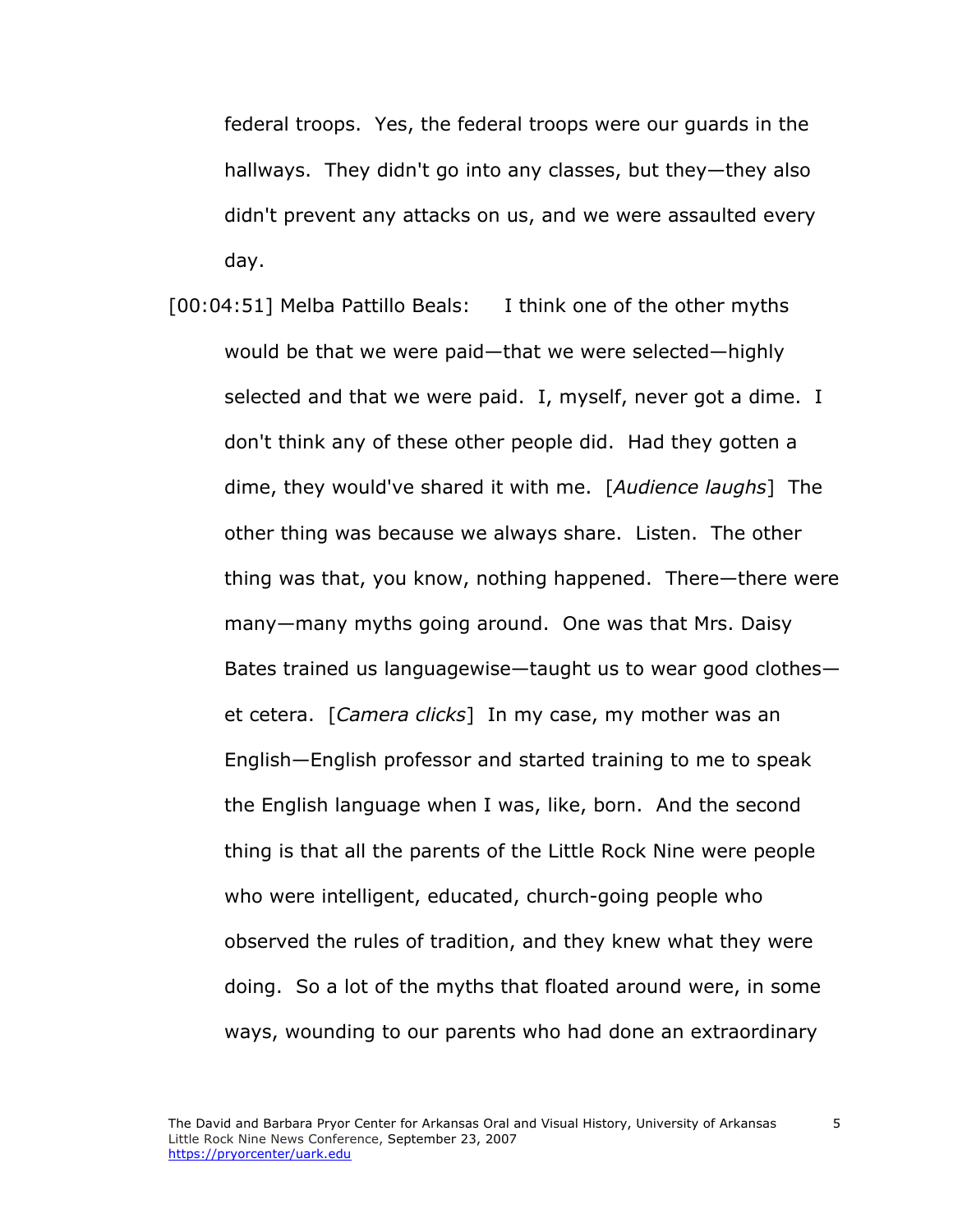job in preparing us to face this challenge that we didn't know would be this great, but, certainly, it would come to be that way. [00:05:42] Carlotta Walls LaNier: Another one was the fact that we were—had been be brought in from the North—some of us—and it was pretty obvious that anyone could check the records and know that we were born and raised here in Little Rock. The other myth was [*camera clicks*] the—that all of the students in the mob weren't members at Little Rock Central High School, and that's strictly incorrect. So . . .

- [00:06:14] DM: That was a great question, by the way, and that's one of my old places where I used to work. Of course, everybody who's not from Arkansas should know I've worked everywhere in Arkansas. [*Audience laughs*] I've worked at all the media in Arkansas, so that's not saying much. But great question. Anyone else? Next? Yes, please.
- [00:06:28] Sandra Kirk: Sandra Kirk, Fox 16. This message is for Elizabeth Eckford. You were recently quoted in *Newsweek* as saying you'd be the only one who wouldn't do it again. Can you explain that?
- [00:06:36] EE: That's correct. In 1957, [*camera clicks*] I was a very shy, meek child, [*camera clicks*] but my experience taught me to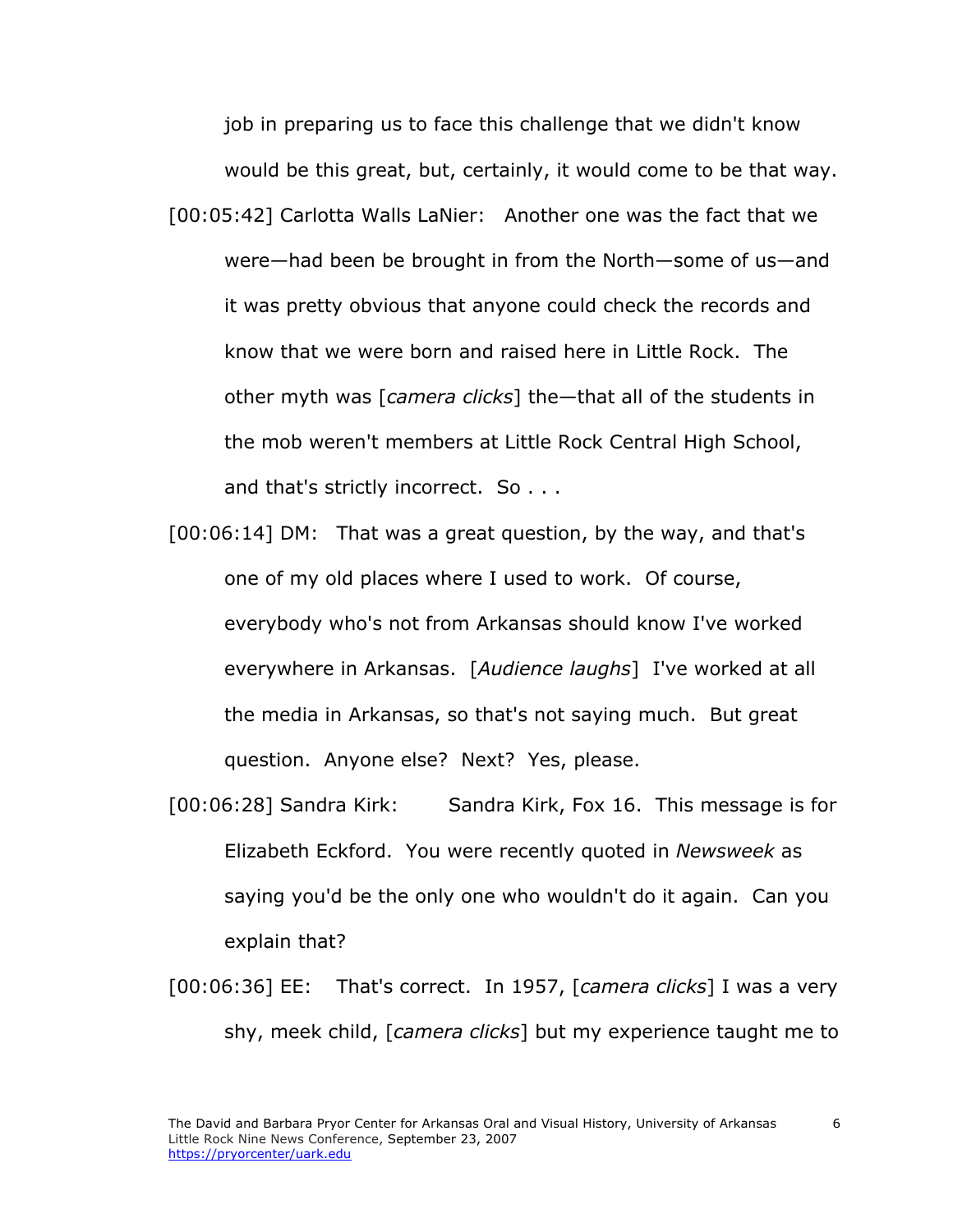find my own voice. I'm an assertive person, and an assertive person could not be quiet and suffer as we were expected to. [00:06:56] DM: Question? Let me go here first. Thank you. [00:07:03] Steve Brauner: Steve Brauner, *Christian Science Monitor*. Specifically to the ones who still live in Little Rock right now, how would you compare life in Little Rock to fifty years ago? Has there been progress both in terms of integration and

in terms of just life in general for African Americans?

- [00:07:17] EE: I've been here since 1974, and I noticed for a long time that I did not hear from students in—in Little Rock, whereas students all over the country could find me, and it was because the subject was not taught in the—in the schools. It is being taught now, so I am hearing from Central High students and students in other schools in the Little Rock district. But for a long time, they sought to change the conversation and not address the subject. And it wasn't until 1996 that there was a local effort [*camera clicks*] to build a small museum. And that was a very, very difficult thing to [*camera clicks*] do locally, but it was achieved.
- [00:07:59] Thelma Mothershed Ware: I came back to Little Rock in 2003, and I find that the people have changed a lot. I go to UAMS—go to the ?Spine? Center where I have to go to get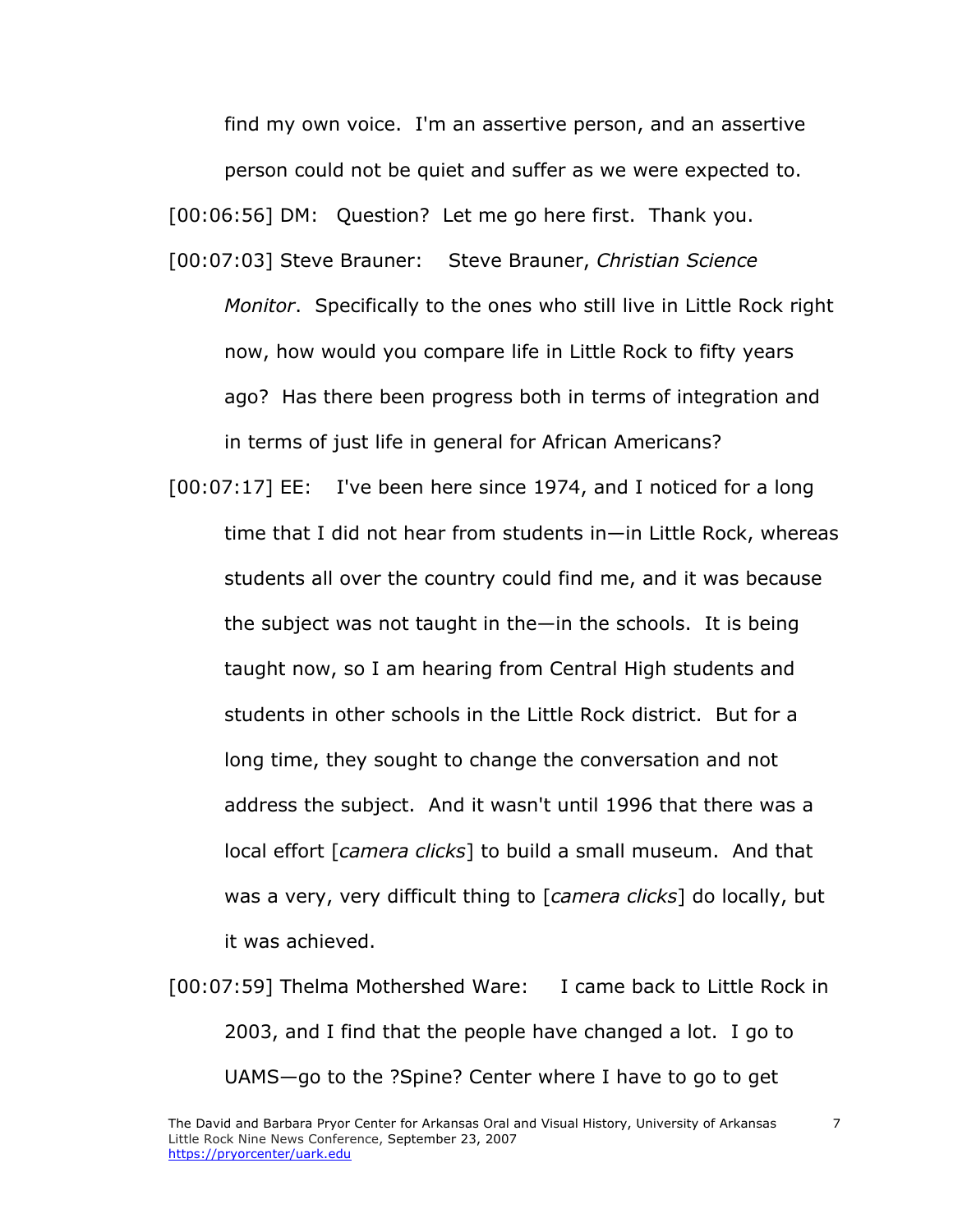therapy. The people there are very, very friendly and they just accept me. Some lady told me—said, "I was in a class with you in Central," [*camera clicks*] and—but I didn't know her then because she never told me her name then. We never exchanged phone numbers or telephone numbers but—or addresses. [*Camera clicks*] But she said that she knew me at Central, and they—the people here seem to be a lot nicer than they were look like a little more accepting than they were in [19]57. Seem to be.

[00:08:31] EE: For a long time, the only people we met were people who said, "It wasn't me." [*Audience laughs*]

[00:08:41] DM: Another question from media, please.

- [00:08:47] Crystal Park: Crystal Park from Soldiers Radio and Television. Do you remember of any of your first impressions or lasting memories of the soldiers who were there for you?
- [00:08:56] EE: Yes, I remember the 101st Airborne Division. I remember the contrast between them and the National Guard. [*Camera clicks*] At that time, the National Guard was not very well-trained. When the guard duty was turned over to the Arkansas National Guard, the students laughed at them at first, and so the 101st had to come back and give them some training. I remember the helicopters over—over—overhead, the armed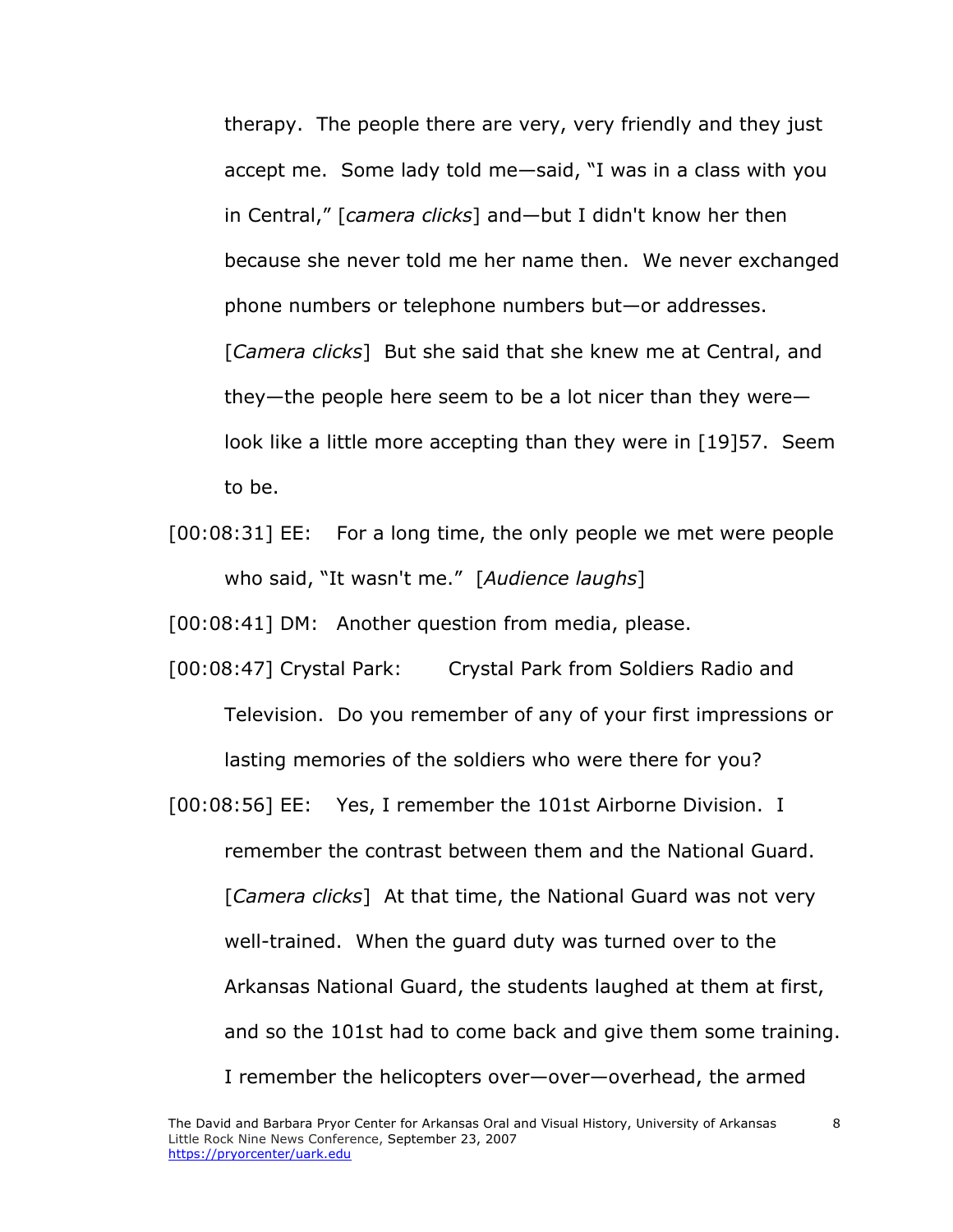sentries on the roof, and [*camera clicks*] we didn't learn until 1997 that they did not have ammunition in their guns. [*Audience laughs*]

[00:09:29] MB: I remember the fact that they were crisply dressed. My grandmother always said, "You can look at a—at the mirror of a man's shoes to see their souls." And she always made me shine and polish my saddle shoes. And I remember these gentlemen had crisp creases in the front of their trousers, and their clothes were beautifully done. And I remember the first day that we met them, we—we tried—Minnijean and I, particularly, used to be quiet devilish, so we tried to distract them. They would be standing at attention, and we would go up and sort of wave our fingers in their eyes. And I remember that as time went on, how they did become a—a comfort to us in terms of their conversation. I—I want to certainly say that the young gentleman who—who was my personal bodyguard—there were several perimeters, but they did become colleagues, and they did teach us the difference between being a—a whining person trying to achieve something and a warrior. I write about that process in my book, and I call it *Warriors Don't Cry* because one of the things they taught me was the difference between just being somebody frightened and somebody who makes plans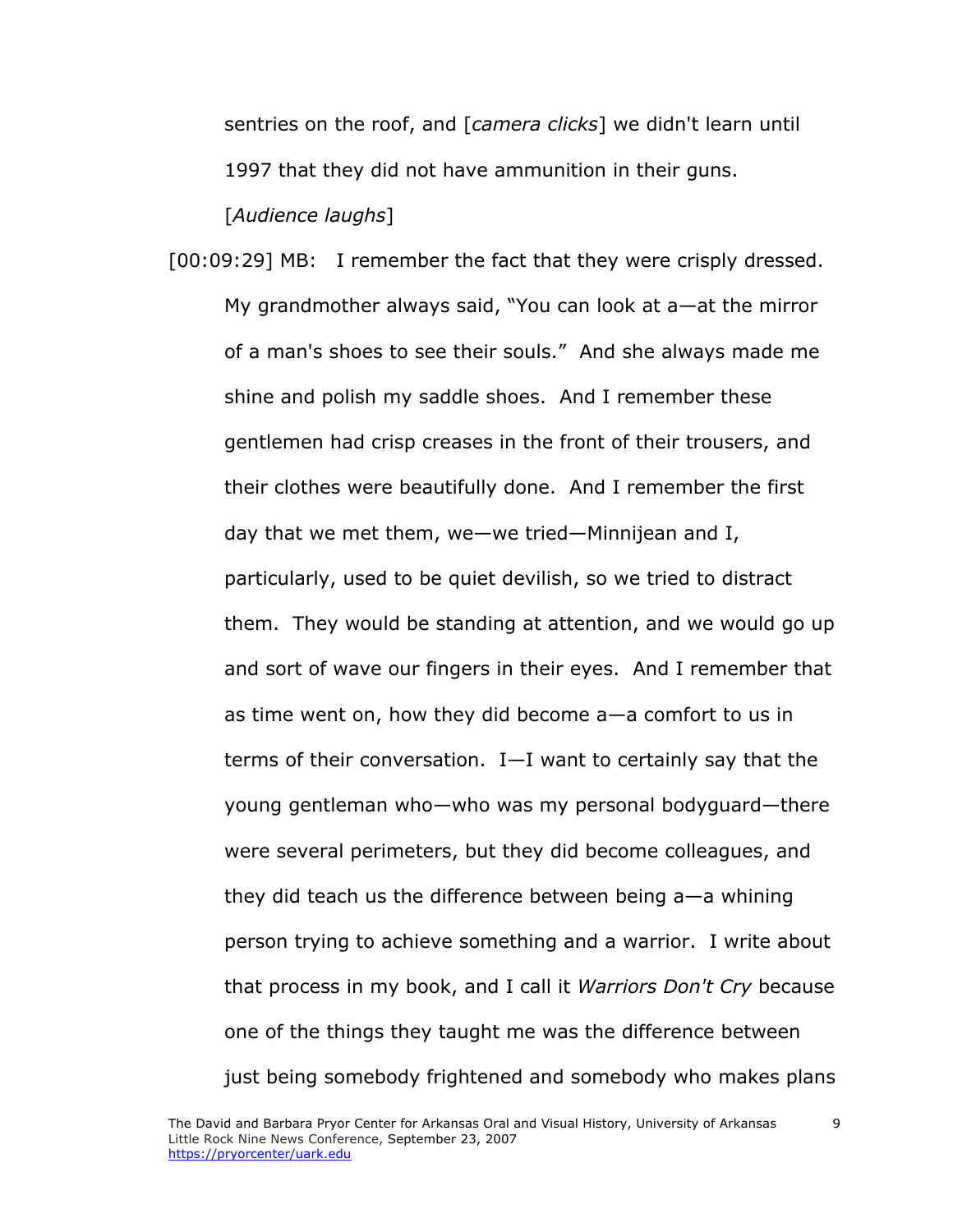for what they do and somebody who doesn't roll on the floor when they're hit but instead looks behind you and goes forward. So I do remember them as the reason I'm alive. And there is one in San Francisco who called me up—his name is Marty Salmon. And he called me up one day, and he says, "Hey, you know what? Slavery is over, but I really own you because I'm the reason you're living." And I said, "Absolutely. You do. Let's have dinner." And we've had—been friends every since then. And he was in charge of all the guards of the first floor.

[00:10:53] EE: I—I always say to students that's there some debts that can never, never be repaid, but for the 101st, they always must be acknowledged.

[00:11:06] DM: Another question? Yes, sir. [*Someone coughs*]

[00:11:10] Robert Marus: I would stand up, but I have a computer in my lap. I'm Robert Marus from Associated Baptist Press. I'm also a Central High graduate, and my question is about America in 2007, which seems to [*camera clicks*] be resegregating in a lot of ways. When I was in high school at Central, one of the best things about it was not only ethnic integration but socioeconomic integration. Now do you think America is resegregating with further growth of the suburbs and exurbs, and, if so, what do you attribute that to?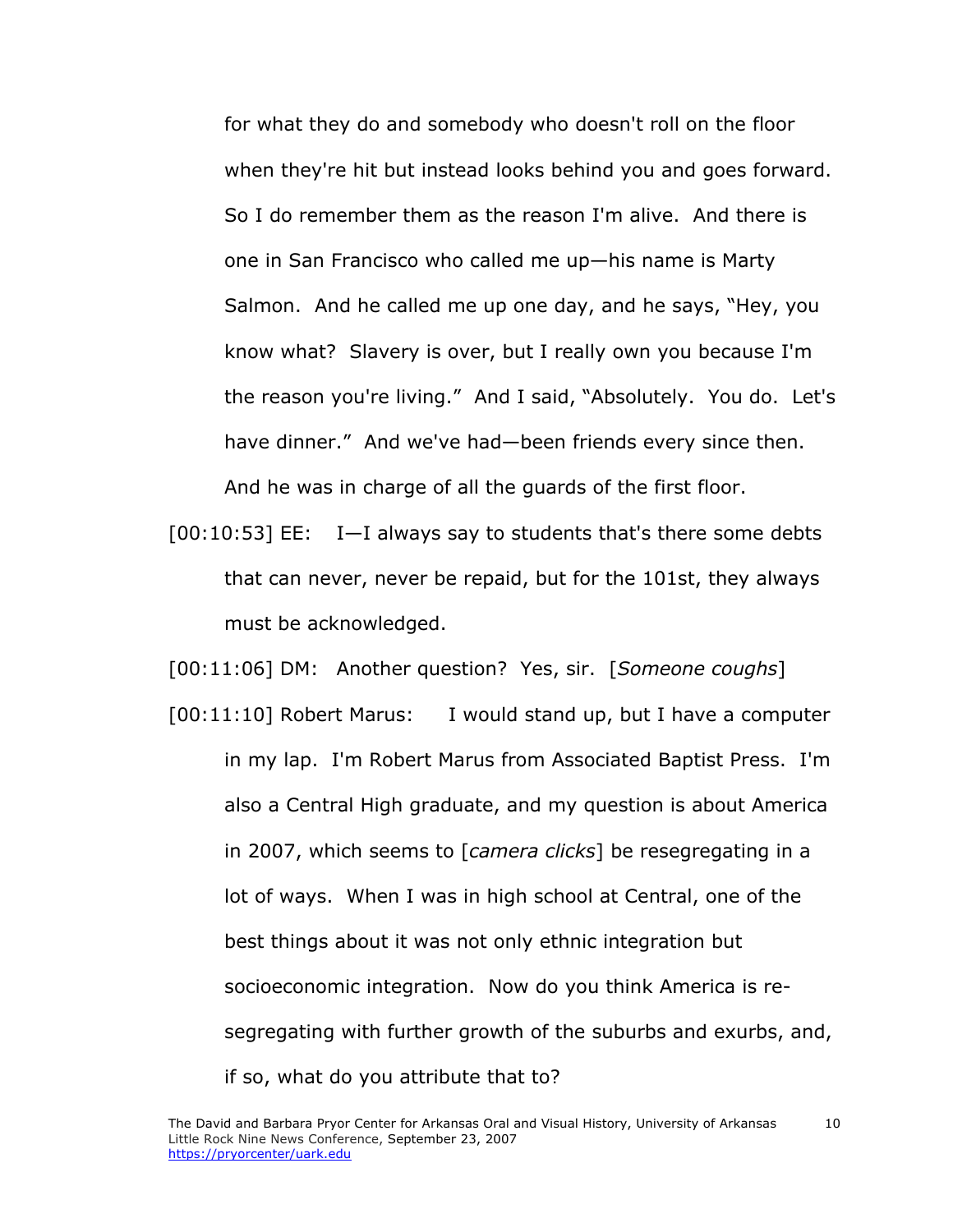- [00:11:36] EE: Racism is taught at home. It was taught at home then, and it's still taught at home. And it's also institutionalized. That has not changed about America.
- [00:11:47] Ernest Green: Well, I—I would add that you also are looking at not only education but housing and employment, [*camera clicks*] and these are issues that this country still struggles with. [*Camera clicks*] I think that to look at education in isolation, you—you're not looking at the entire picture concerning America. Is America resegregating? In many ways they are, and that's why I think all of you are here. Hopefully, one of the outcomes from this recognition is "what are the efforts we're going to do to try to move away from that?" So, hopefully, you carry message, and you transmit it.
- [00:12:29] MB: Also, don't equate segregation and integration with what we're after here. Understand that the exchange of that word is access to opportunity. What we really stand for as the Little Rock Nine is access to opportunity. How many times in our lives are we asked, "Why did you want to go to Central High School? Did you want to go sit by the white folks?" No. Nothing magic happens when you sit by white people. Coins don't jingle in your pocket. You don't automatically get a degree. But what we're looking for here is access to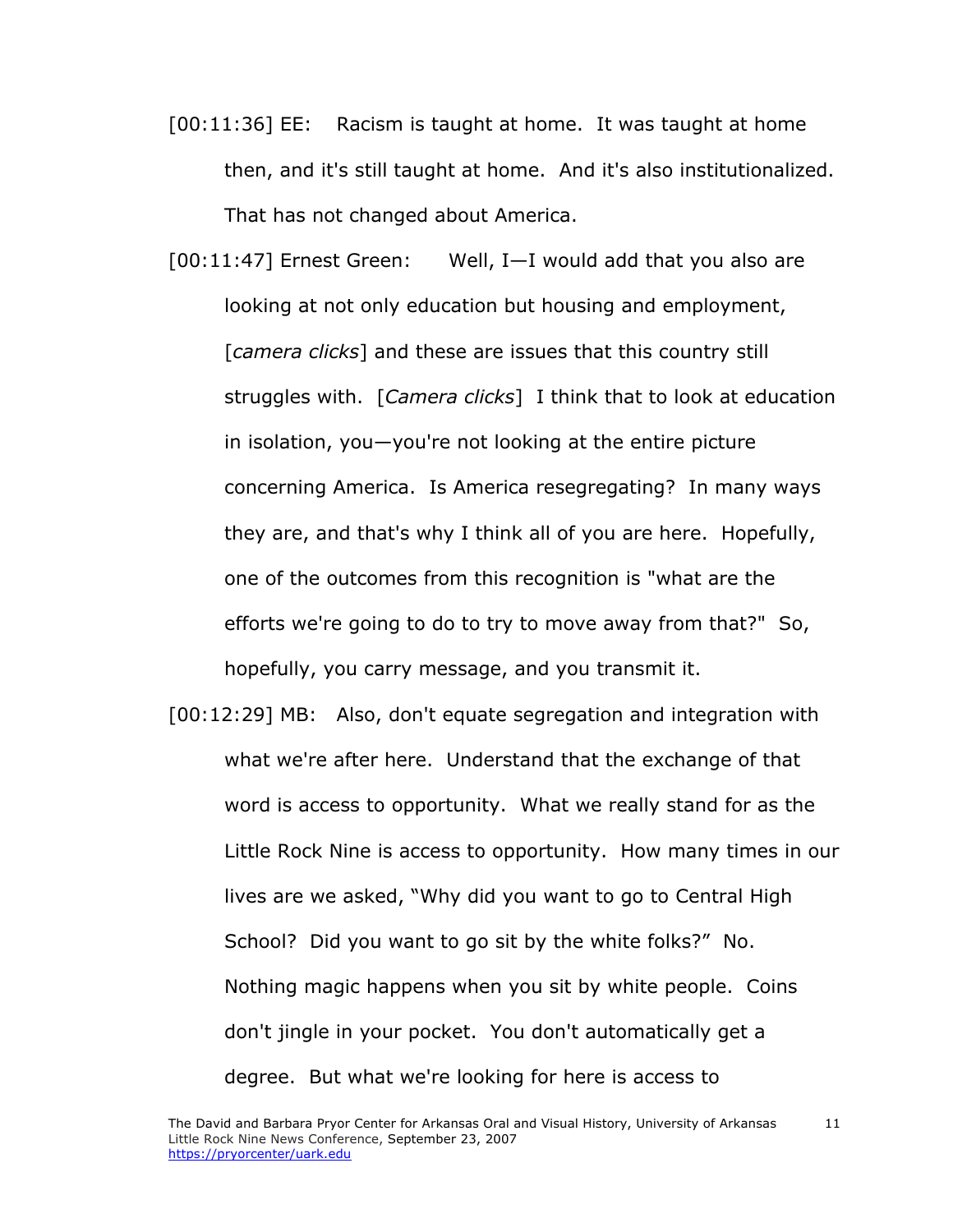opportunity, and so if segregation is an indication that the access to opportunity is being reduced, we are quite concerned about that, and we want to work to look at where is the opportunity for every American to claim their own personal freedom. We have to be educated in order to do so.

[00:13:14] Minnijean Brown Tricky: If segregation is a symptom, we're a sick nation. I think that's where we stand. That's what we have to look at. And if the Little Rock Nine just fifty years later [*camera clicks*] can be a catalyst for social change, we'll take that responsibility just as we were in 1957, which gave the United States a view of itself that it might not have known. And so we want this honest view to occur starting now, if possible, so that we can be catalysts for change for the future.

[00:13:56] CL: I've always felt that *Brown versus Board of* 

*Education* was really the catalyst for change for education, and that the Little Rock Nine, per se, became the designated drivers, not that we had asked for that. The—the bit [*camera clicks*] that we need to—*Brown* not only did—just to piggyback off of what one of the others have said is that not only the—the change in education because of *Brown v. Board*, but the Housing Act, the Civil Rights Act, the Votings Right Act—all of that came from from Brown. And so, you know, that piece—we just happened to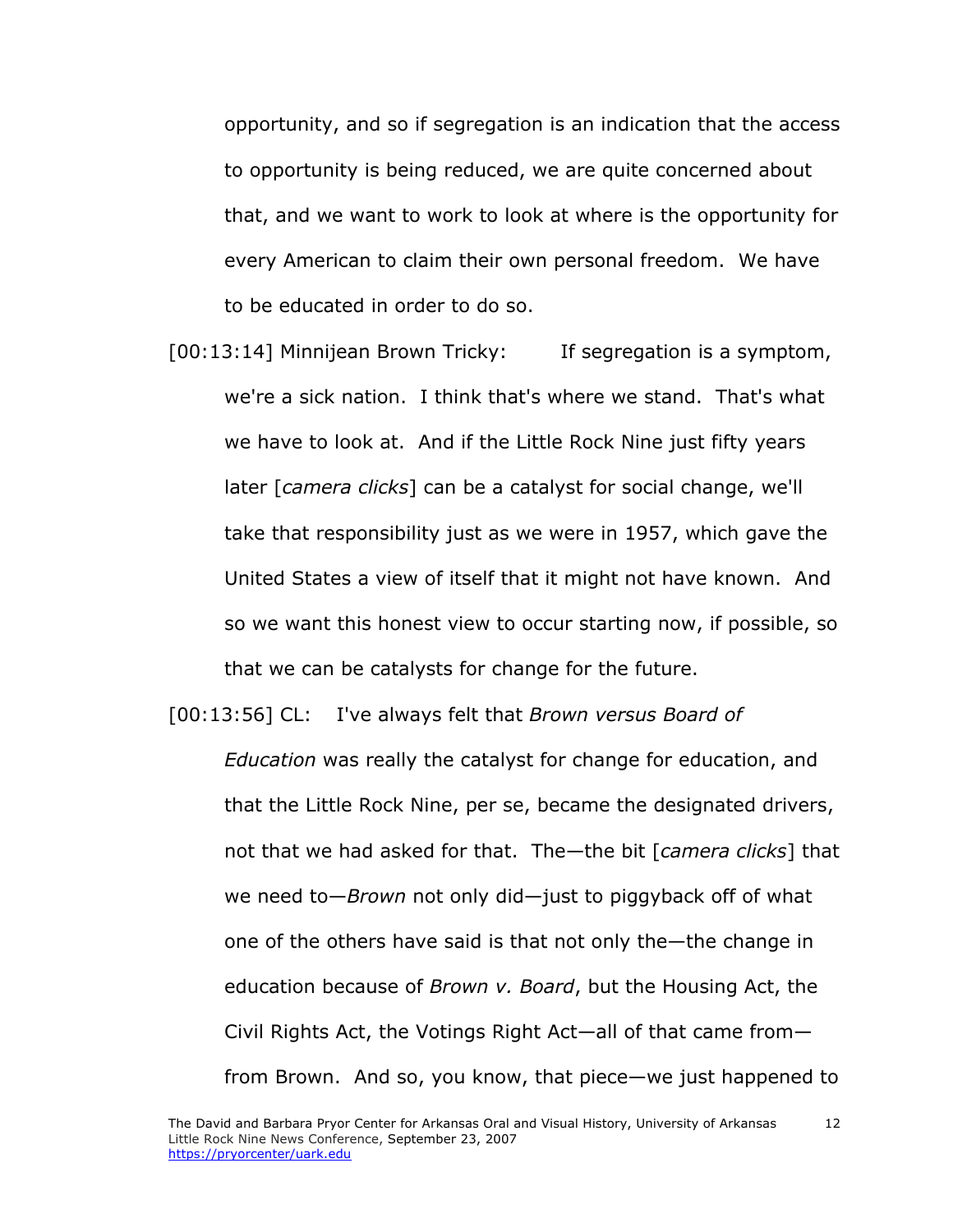be that—that group that helped [*camera clicks*] as a vehicle of change for—for *Brown v. Board*.

[00:14:51] DM: We have a question right here, I believe. Sir?

- [00:14:56] Ron Bernthal: Hi, I'm Ron Bernthal from NPR affiliate WJFF in New York. I was in the high school today—this morning—for the first time, and I know you all have been in there, some as recently as today. And I was just wondering if there were—your first day fifty years ago when you went into the building—if there were any classrooms or teachers or anyone once you got into the building itself that you remember with either very fond memories or not-so-good memories—people you met—you know, teachers or classrooms in the school itself.
- [00:15:28] EE: I remember that for about—for about two weeks, there were friendly overtures from students, but that very quickly ended, and I'm still puzzled as to why they gave up so quickly. Among the nine of us, there are perhaps five people that we remember who were kind to us. The majority of students turned their backs, and the message that it seemed to be was [*camera clicks*] that they didn't really care about what was happening to us. There was an organized group that followed us from class to class and attacked us and had coordinated plans. Some records indicate there were about a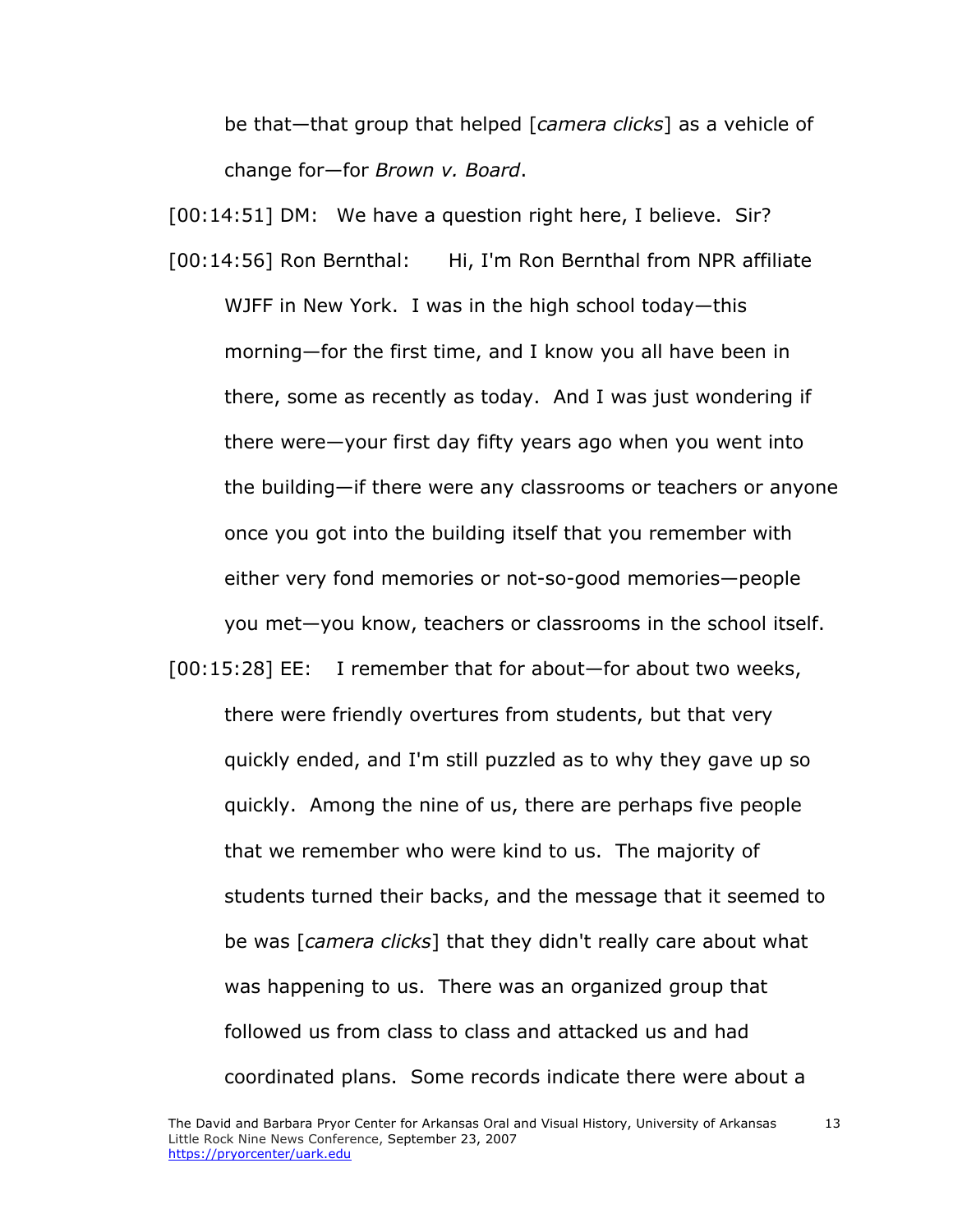hundred and seventy-five students of that group. But the majority turned their backs and didn't acknowledge what was going on. Today some of those people say that they were kind to us and that they were welcoming to us. I—I—I think that they want to be seen as good people. I understand that. But it's very, very annoying for them even today to not acknowledge our pain.

[00:16:36] Gloria Ray Karlmark: I would like to acknowledge two teachers—perhaps even point out a third teacher—but I did have teachers that I appreciated for their stand in the classroom. One was the teacher of trigonometry who said from the beginning, "When you enter this room, there's a lot going on in the school, but in this room it's all about trigonometry." And it was a teacher that I thought treated me fairly. I got the grade that I earned. [*Cameras click*] Did—if I did well, I—I got a good—a a—a—a score that reflected it. It I did less well, it reflected that. I really appreciated that. My biology teacher was the same. She said, "It's a question of performance in here. You will get your assignments, and you're expected to do them. Those of you who do well will continue to do well. And those who—of you who do not do well will have to do it over." That was fair. The third teacher, however—she told me—or told our class—incidentally,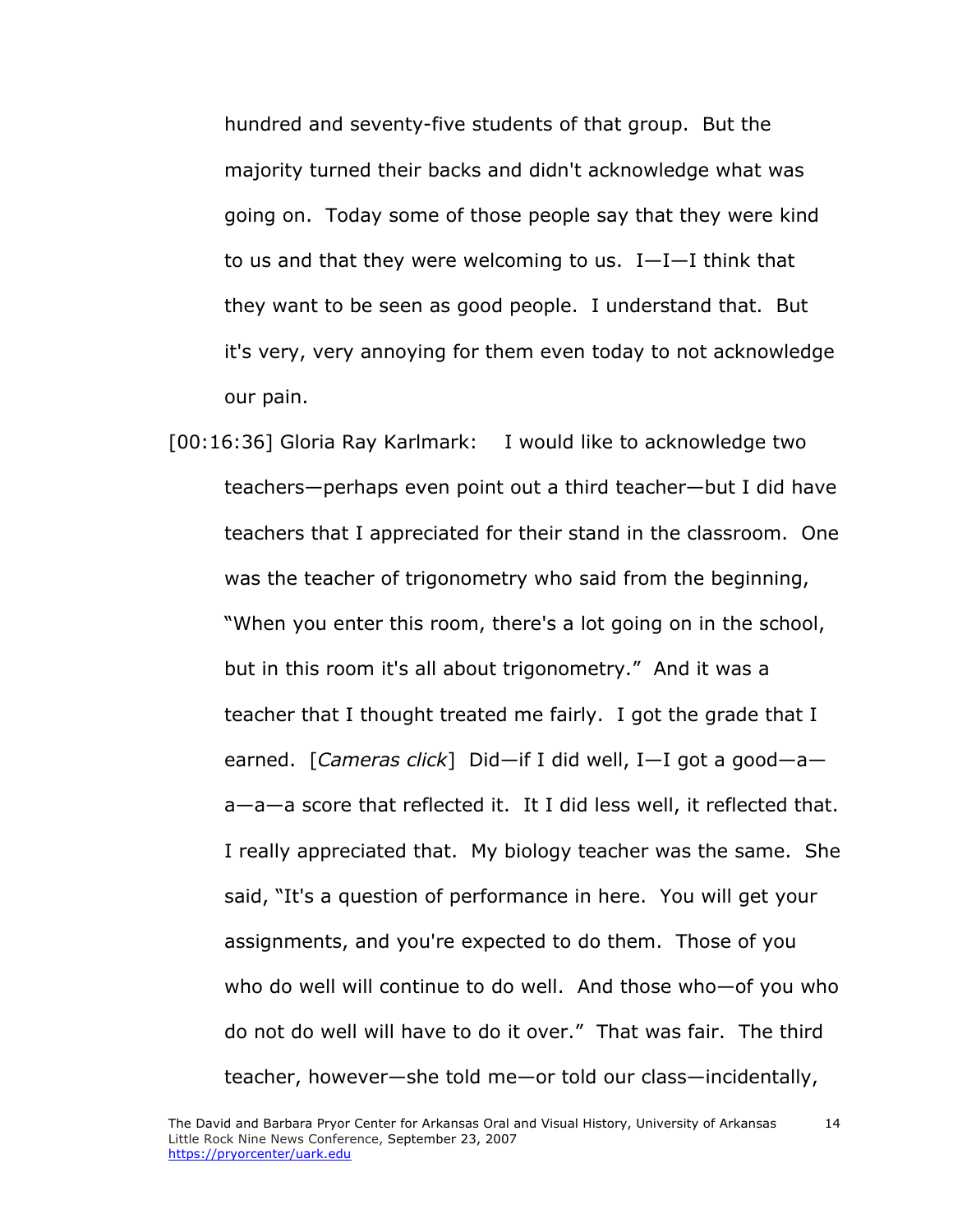in case some of you are wondering, I never shared a classroom with any other Black student. I was always alone in my classes. The third teacher—she told the class that she didn't appreciate having me in it. She didn't agree with what was going on in this school, and she wanted us all to know from the get-go. That set the tone for what happened in that classroom for the entire year. Having said that, it was in that very same class that the one person who befriended me in Central High School—she actually sat in that teacher's class across the aisle-way from me, and we would write notes to each other. She pointed out when I wrote a note to her, saying, "Becky"—her name was Becky Holtin—I said, "I see you in the hallway. Do you want me to say hello to you?" And she wrote back, "Oh, no, please don't. The White Citizens' Council will see it, and they will ostracize my—my family, and I don't want my family subjected to that danger." [00:18:44] She was one [*someone coughs*] of the majority who was at least not silent in the classroom. And you cannot imagine what it meant to have one—one class—one time during a day where you knew there would be someone that you could—could communicate with. It meant a lot. I say to today's students that are seeing other kids being bullied, to—to not let it happen,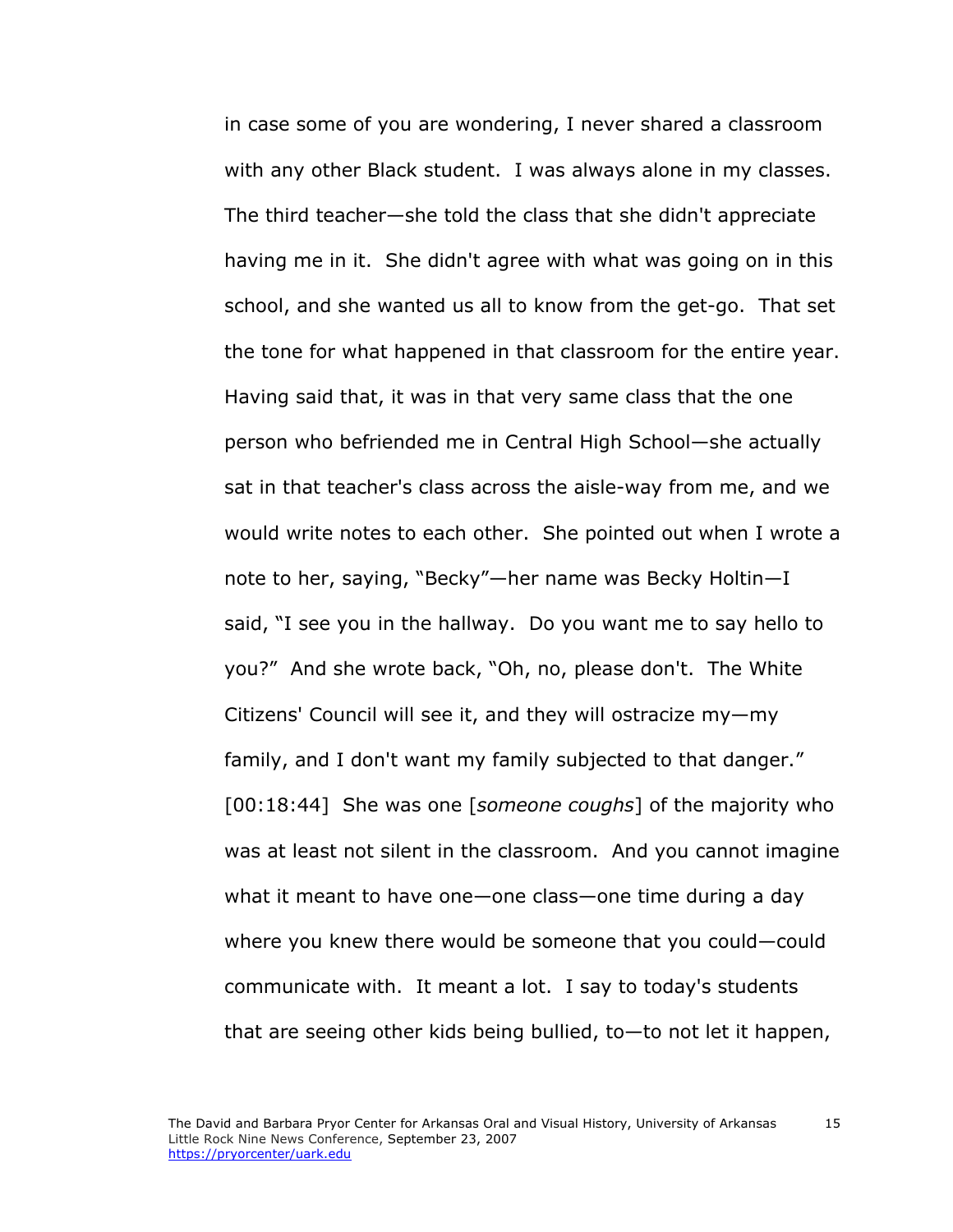that they—just a simple smile or [*someone clears throat*] warm greeting can make all the difference . . .

Unidentified female panelist: Difference.

- [00:19:18] GK: . . . in the world to that poor student that's being bullied.
- [00:19:22] CL: I—I had a—a contrast of—of two teachers there at Central I—I think of often. One was my Spanish teacher; the other was my biology teacher. The Spanish teacher should've retired before I got there. [*Audience laughs*] Her son taught me biology but had seen the world through the Korean War. I have always stated that a child is not born a racist. They learn that at home. It is magnified at school [*camera clicks*] and—and on the playgrounds and—and those sorts of environments in our society. And I'm sure that he learned certain things at the dinner table as he was growing up. But once he left Little Rock and saw the world, he came back and taught at Little Rock Central High School. And he was one of my—one of the—the best teachers that I had that protected me in—in any way possible that he could. And it—that just shows the difference from [*camera clicks*] growing up in one particular household, being exposed to other people, and then coming back and realizing that what I learned as a child, I—you know, I take the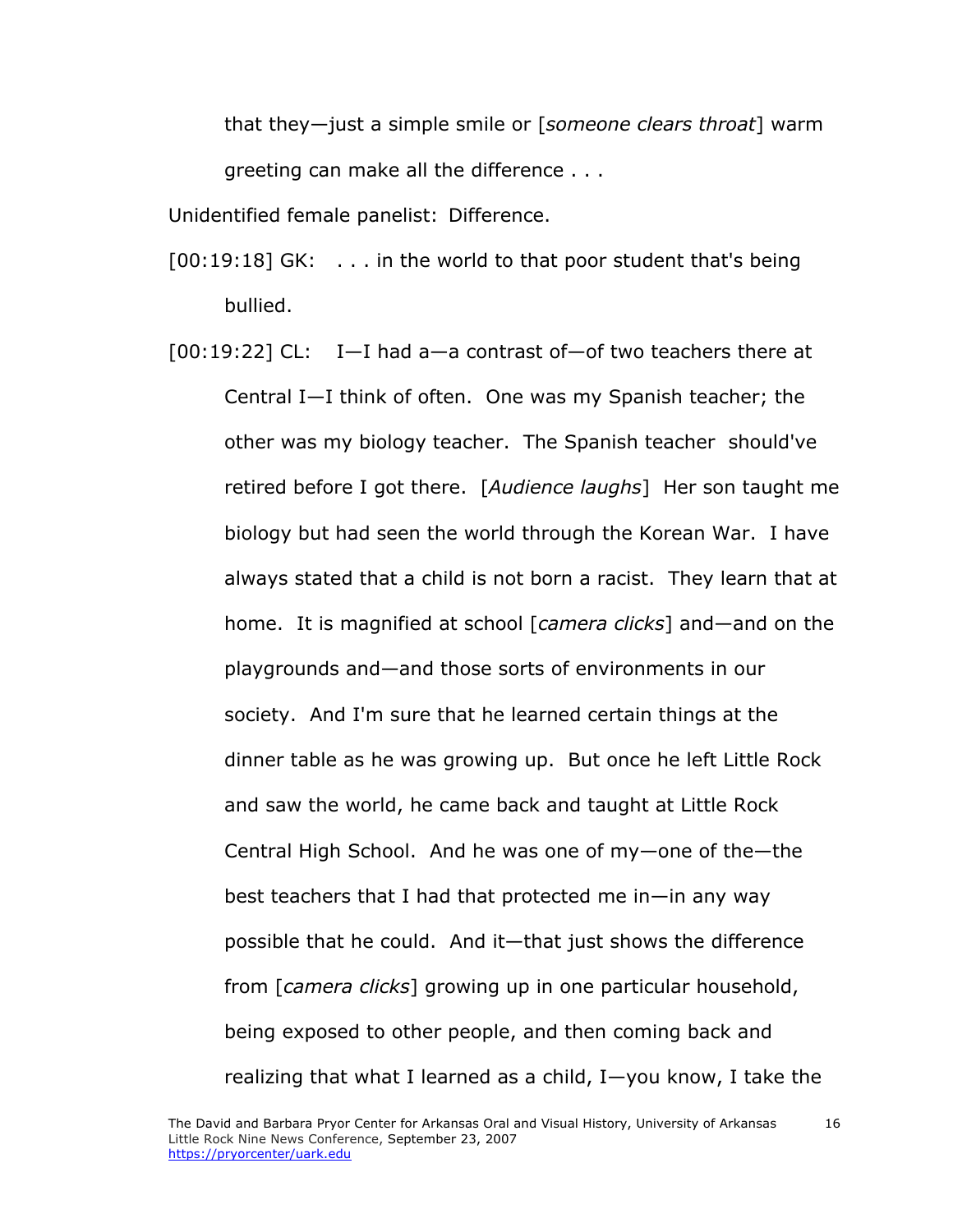best from my parents, and then I'll move on from there. And and he was one of those, and I—I give him credit for that. Then I also had a chemistry teacher that I later found out twenty years later was one of the—who I knew did not want me in his class and had—had a few problems in there, but I knew how to circumvent some of the problems. And I later found out that he had been dismissed because they knew—the investigations that took place [*camera clicks*]—he was one who was helping the harassers to make dynamite and so forth. So we've had the good and the bad there at Central. Most were there just to teach and—but, you know, in any society you're going to run into this.

[00:21:44] DM: I think it's remarkable how vivid your memories are which, I think, tells us all how dramatic or traumatic . . .

Unidentified female panelist: Mh-hmm.

DM: . . . some of those events [*someone clears throat*] were because they really etched themselves onto your—your memories. And we appreciate that. You had a question, sir? [00:21:58;17] Scott Lunsford: Yes, I'm Scott Lunsford from the David and Barbara Pryor Center for Arkansas Oral and Visual History [*panel members laugh*]—Fayetteville, Arkansas, at the

University of Arkansas.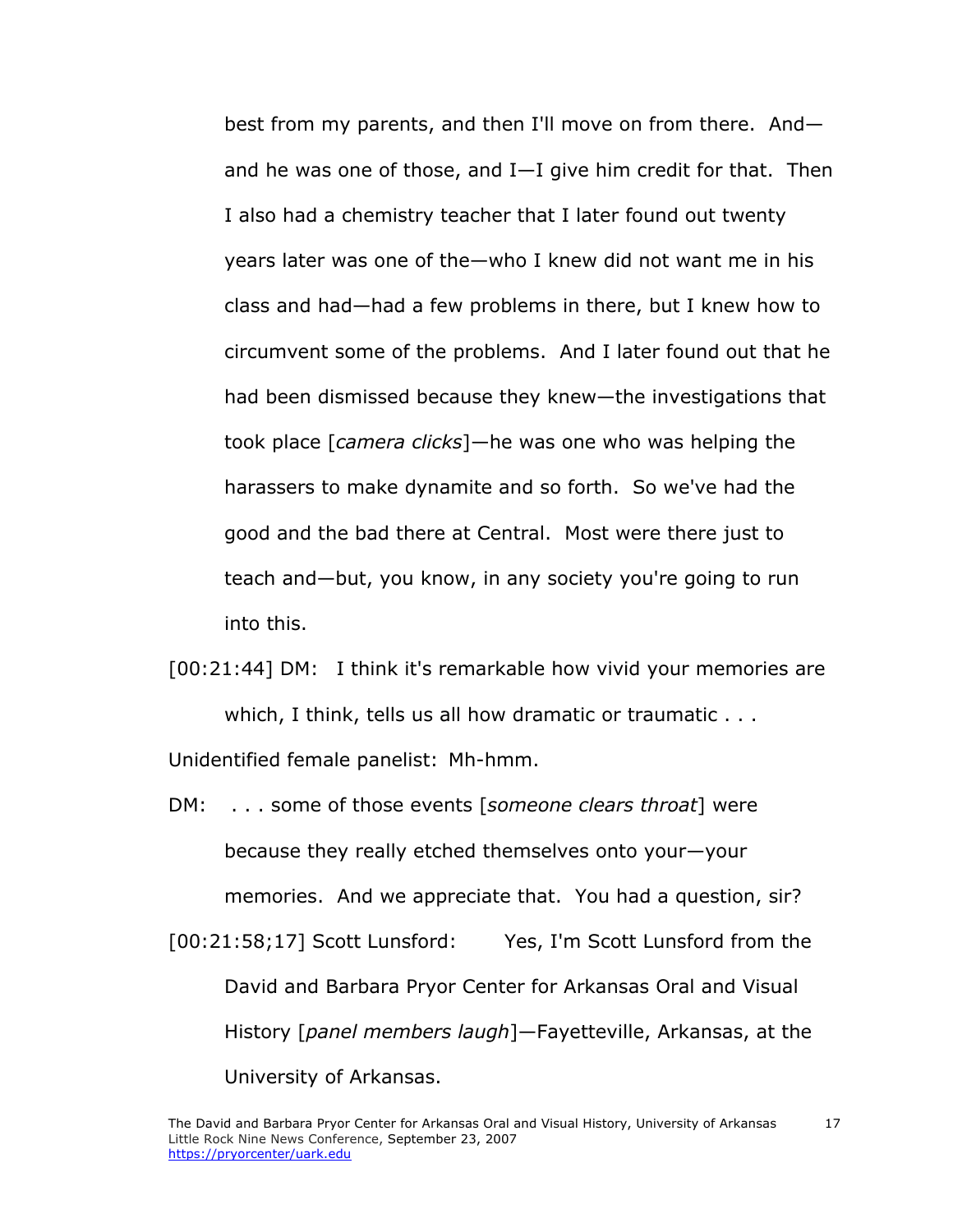GK: Oh.

- SL: I'm interested in a memory—any memories that you may have outside of the school—in time spent with Christopher Columbus Mercer and the car rides going [*cameras click*] to and from the school.
- [00:22:24] GK: I have plenty of memories about the car rides going to and from the school, but I don't recognize the name of the [*camera clicks*] gentlemen you said. My father drove me back and forth to school, together with Ernest and with Jefferson Thomas.

 $[00:22:37]$  EE: I do . . .

- [00:22:38] GK: I have memories of that because my father—a man at that point who was sixty-seven years old—a retired man with a bad heart and asthma—he—he was subjected to people spitting on his windshield and spitting at him and all of the harassment of a nigger being—driving the nigger kids to the school. It didn't give him a heart attack because he, too, was determined to see the thing through.
- [00:23:04] EE: I remember Mr. Mercer. He was the only attorney that talked to us. There were some very famous attorneys— Thurgood Marshall, who I had a crush on . .

Unidentified female panelist: We all . . . [*Audience laughs*]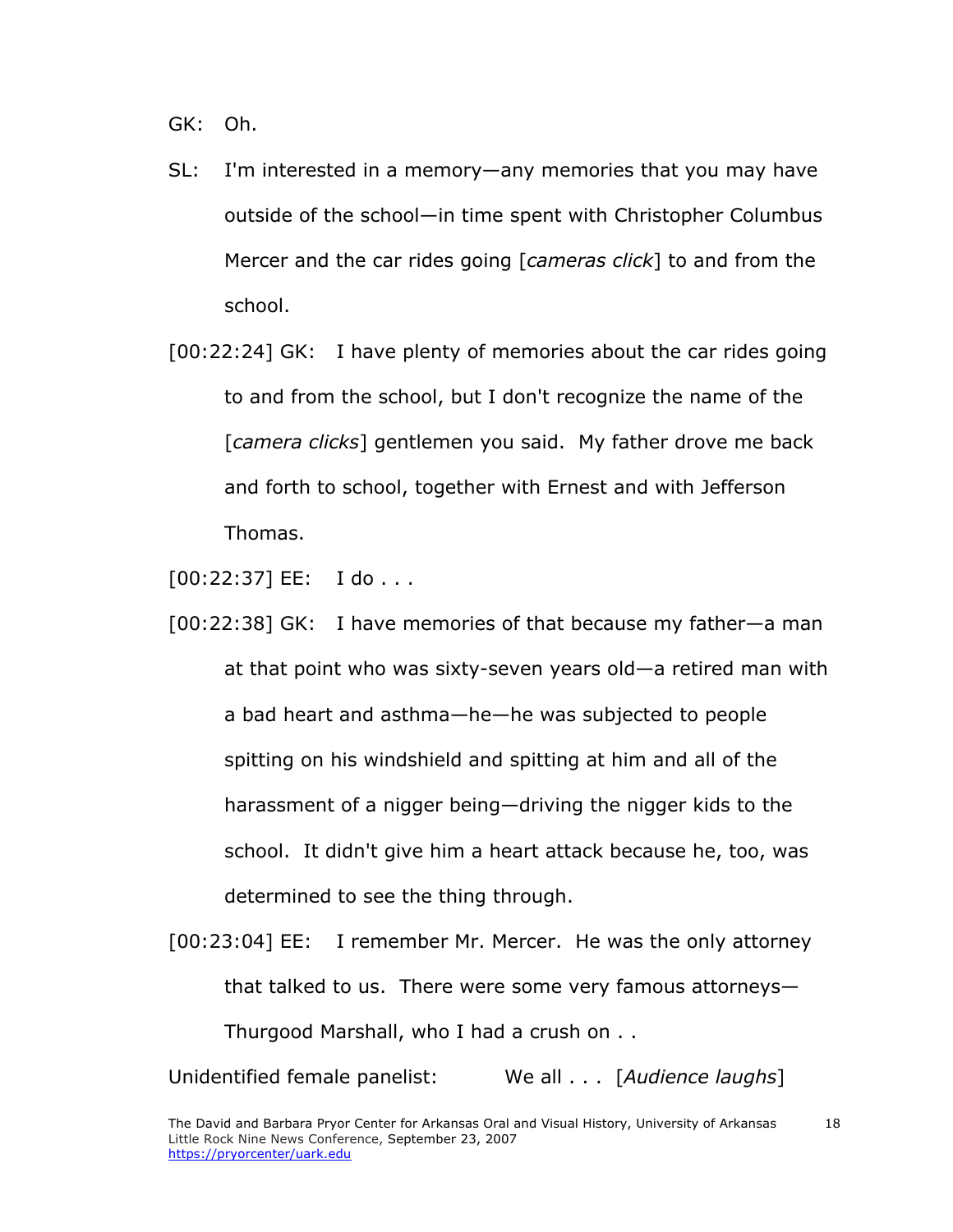[00:23:18] EE: And he was—he—he talked very frankly and very candidly to Daisy Bates. He's the only person who [*laughs*] who [*microphone feedback*] would stand up to her. [*Laughter*] [*Microphone feedback*]

DM: What is that? Sorry, I don't think we know what that is. [*Audience laughs*]

- SL: Is it down at the end?
- [00:23:37] EE: It's something he's touching over here. [*Audience laughs*]
- DM: Poor guy. You! [*Laughter*] No, I think it's okay.
- CL: It is you.
- DM: Okay, I think we can go ahead. We can proceed. [*Laughs*]

[00:23:54] EG: I have memories of Chris, and he has—he served one of the few African-American attorneys who was practicing, and he was obviously very close to the Bateses. He was involved with the NAACP. I think, you know, fifty years later, all of the memories of that car ride, mainly you were thinking through how you were going to survive the day and where would you [*camera clicks*] encounter someone who was either trying to trip you up, spit on you, and curse you—and in addition to that, try to figure out how to do the schoolwork. So we learned multitasking very [*DM laughs*] early in our lives. [*Camera clicks*]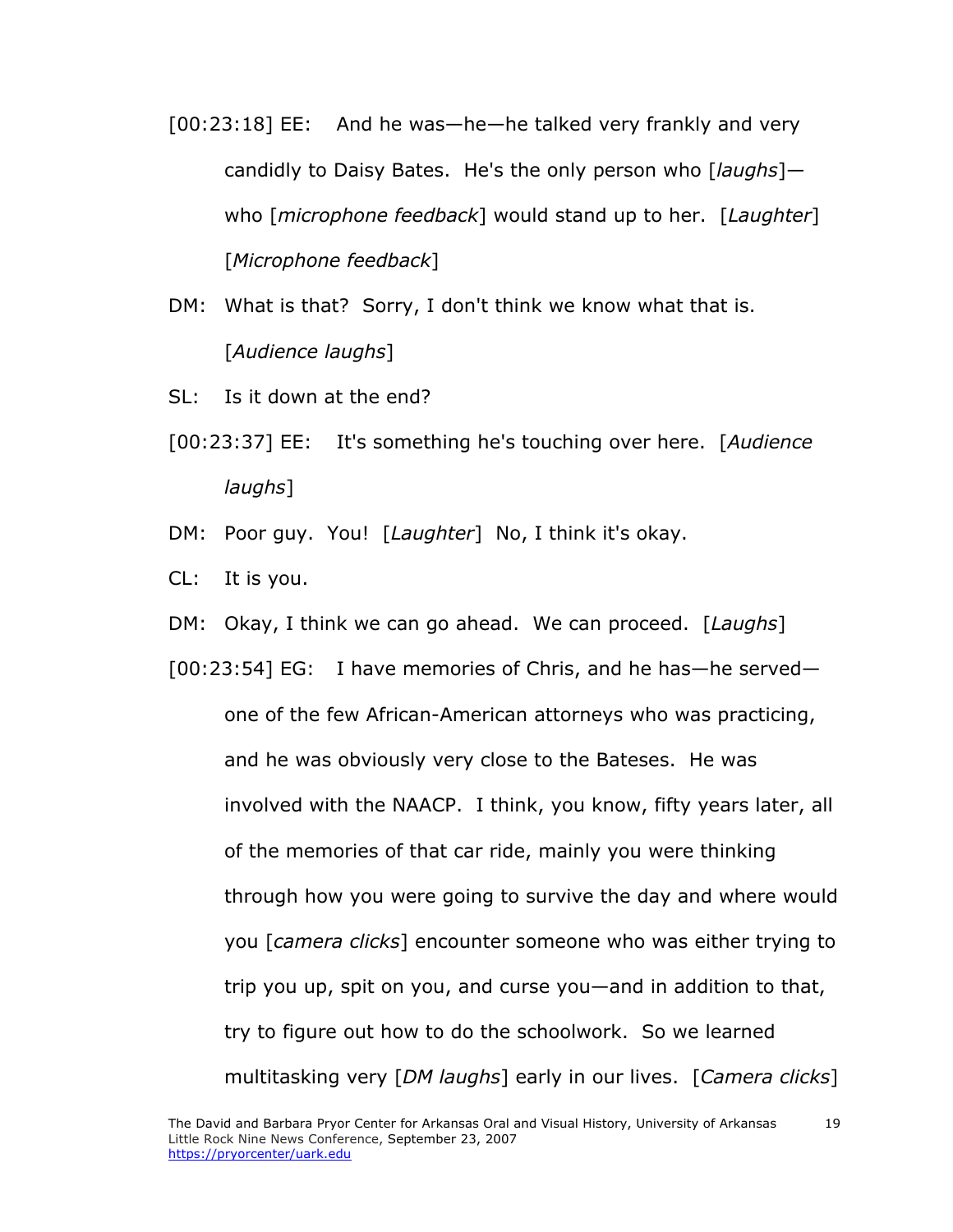But Chris was someone who—who was there from time to time and did drive us to school.

- [00:24:55] CL: I remember him well, and he—he lived in the neighborhood—in my neighborhood. So—and I—I know the struggles he had prior to becoming a—an attorney, and he was quite involved in—in—during our time, and he was somewhat of an assistant, I would think, to Wiley Branton at the time, so who—who was also one that we—at least I think well of, so along with Thurgood Marshall. So if you wanted to just, you know, categorize them on a—you know, it started out with Marshall, then was Branton—Branton and—and then Mercer.
- [00:25:34] EE: You may be surprised to learn that Chris Mercer still is practicing law.
- CL: Yes, I heard.
- [00:25:38] EE: I see him in the courthouse occasionally. [*CL laughs*] He—he was one—among the first non-whites to attend the University of Arkansas at Fayetteville Law School. The first was Silas Hunt, and he died shortly after that of—of tuberculosis, and then there were three others, Chris Mercer, Wiley Branton, and Alex Hayley's brother.
- EG: George.

Unidentified female panelist: George.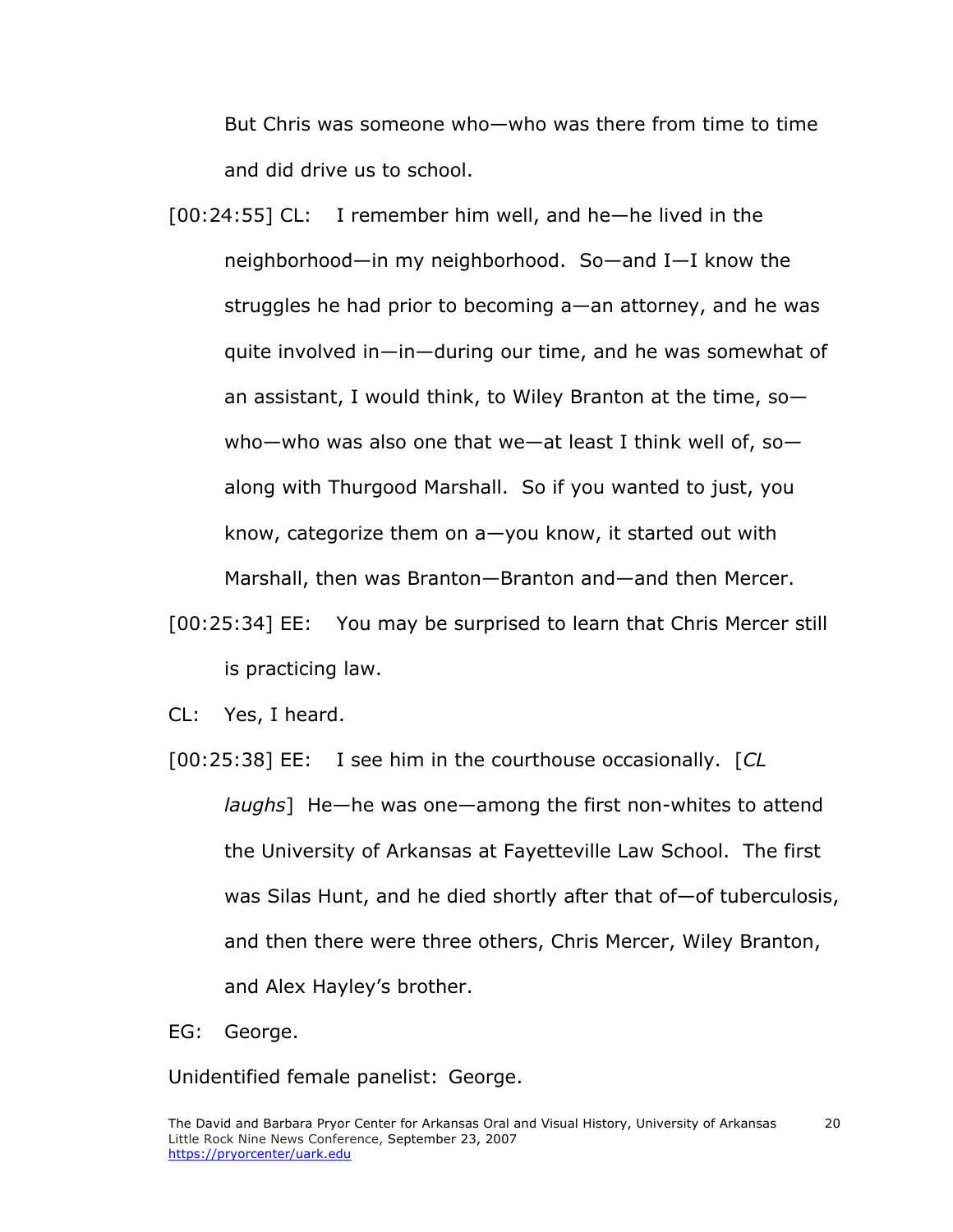EE: George Haley.

- Unidentified female panelist: George Haley. [*Panel members speak unclear words*]
- [00:26:03] EE: And Chris Mercer graduated later than—than—than they did, but he graduated at the top of his class.

CL: Right.

[00:26:10] EG: Well, one of the things—and I think the point about the—the early graduations of the Ark—University of Arkansas Law School and the medical school—Edith Irby Jones was the and that was early [19]50s. So we grew up in a time period in which other institutions had accepted African Americans—the law school, the med school had admitted a number of—a few Black students. The buses, the library, the public park was all integrated. So the spring of [19]57 at least for me—when they said, "Did you want a transfer?"—here was the Little Rock school system complying with the fifty—even though they were sued by the NAA, they were one of the first Southern cities complying with the Supreme Court decision. And we had every reason to believe that the local government and the state government were going to be supportive of our efforts. And, lo and behold, you know, voila! [*CL laughs*] Faubus plays the race card and calls out the troops, and nobody expected that . . .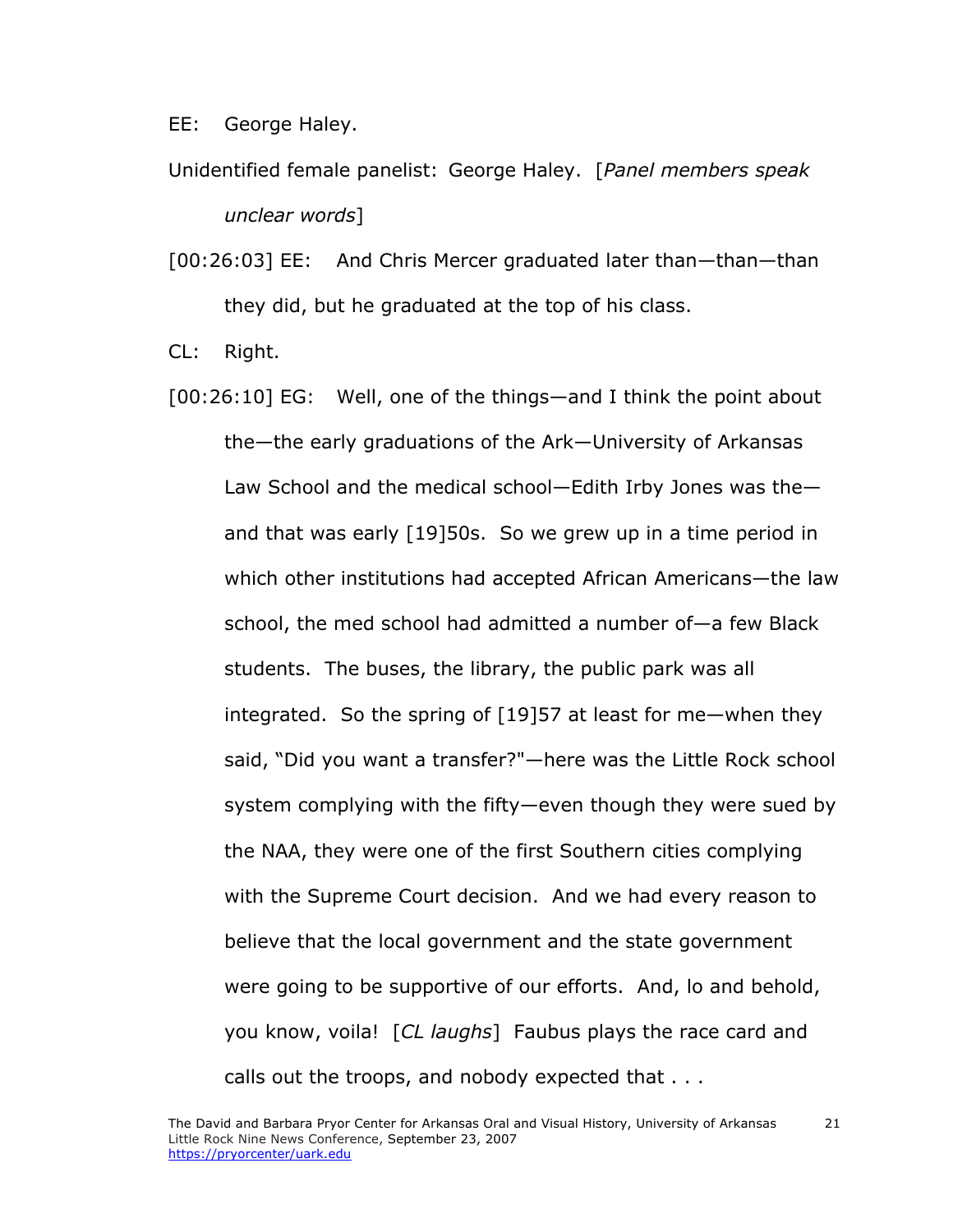GK: No, no.

- [00:27:24] EG: . . . I'm sure. The leadership didn't. And our biggest shock was that here we are with paratroop—with guardsmen who are barring us and letting white students in.
- [00:27:40] MB I think—you know, you talked about the ride to and from school. It's important to note that those were periods of therapy. And our leader here, Ernie Green, who was the oldest at the time [*someone laughs*]—I remember the fact that in—in the car, sometimes we would get in and be very silent for a long time, whether or not we were riding in the Jeep of the—of the soldiers or we were riding in the cars of our parents—sometimes we'd be very silent. And usually what'd break that silence, it'd be Ernie saying something like, "Well, I guess you didn't see the welcome wagon today, guys, did they? They didn't put the welcome wagon out for you." [*Audience laughs*] Or Terry would say something really flippant, and so the—the riding back and forth together became for me a therapeutic period in which we compared some notes. Sometimes we said nothing. We talked about other things. But it was a—it—it was certainly a time in which, you know, our—our brother and sister who had grew—are bonding because no one's been where we've been. No one could know what we'd endured that day, and no one could give us a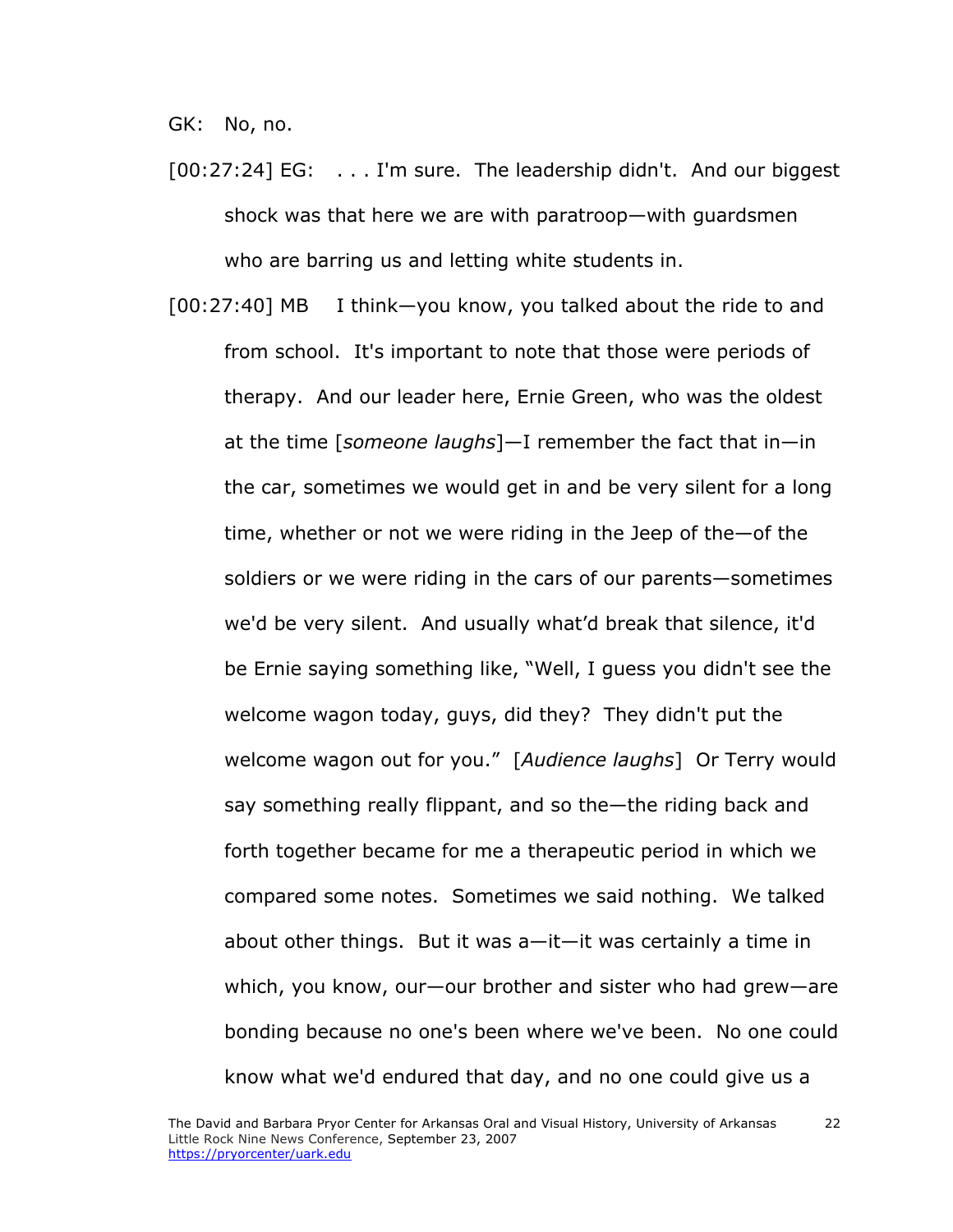reason why or tell us that it was all going to be all right because we knew that it wasn't going to be all right. And, in fact, daily, in some cases, it got much worse. And so those car rides that you bring them up—were very significant for me and, I think, for the others as well because it was a time of a soul-mending, and what whispers and inklings of promise we got came from each other and the inspiration we got from holding hands, being together. [*Cameras click*]

[00:29:01] GK: I think you should also know that there is a difference in the car rides. In the beginning, of course, the 101st transported us to and from school, but that only went on for so long. And after that period, then we—the nine of us were split up into different cars that were transported by different people to and from school for the rest of the year. [*Cameras click*]

 $[00:29:23]$  DM: We have a question here from  $\dots$ 

[00:29:25] Charles Crowson: Yes, I'm Charles Crowson with KTHV here in Little Rock. An HBO documentary will be airing Tuesday night where two Little Rock natives have returned to Central High. It's fifty years later. And the premise of this documentary is to tell the story of Central High fifty years later through the voices and eyes of those who walk the halls today.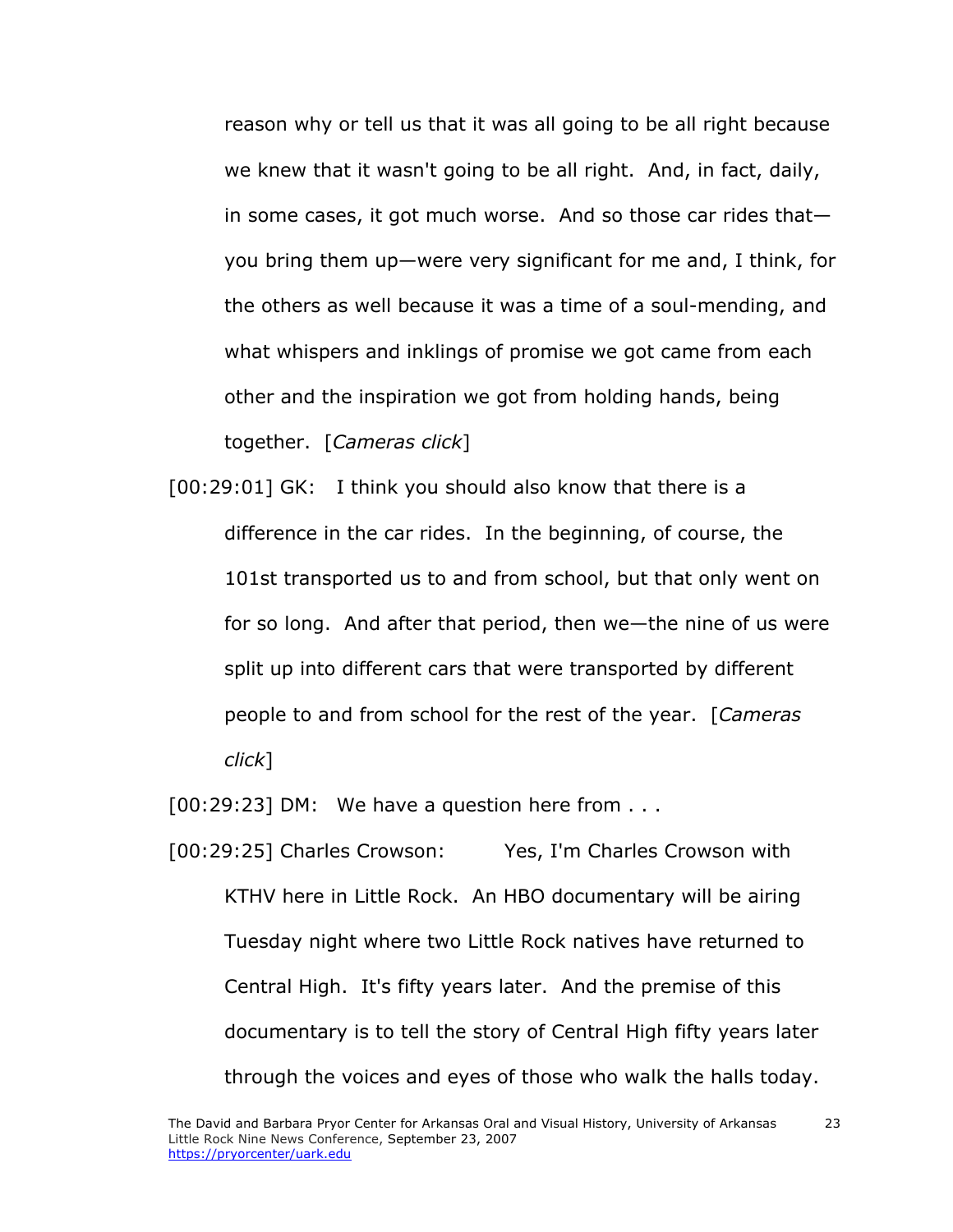They do say racism still exists in some capacity in the—in the school but also contending that it's almost a microcosm of urban schools across the country today.

DM?: Urban-yes, of . . .

[00:29:58] CC: Have you seen the documentary and your thoughts on it in its accuracy?

[00:30:04] MT: I have not . . .

Unidentified female panelist: Well . . .

MT: . . . seen it. [*Clears throat*] [*Cameras click*]

DM: Go ahead, Minnijean.

[00:30:08] MT: You're right, it's-it's an indictment of the nation.

That's because it actually [*camera clicks*] talks about what children's experiences are. And I—I don't think I really want to talk about the documentary [*camera clicks*] particularly because it hasn't been released here. But, in fact, we do have a crisis in our society. We have segregation, of course, language, culture, class—we—we can do that really well. If it's not race this year, it can be something else. So we—we do segregation very well in the US. And our children are telling us this, and I guess that's what we were telling the nation fifty years ago. We need to hear them and respond to them. We should not claim to be the most powerful and the most—and the richest nation in the world and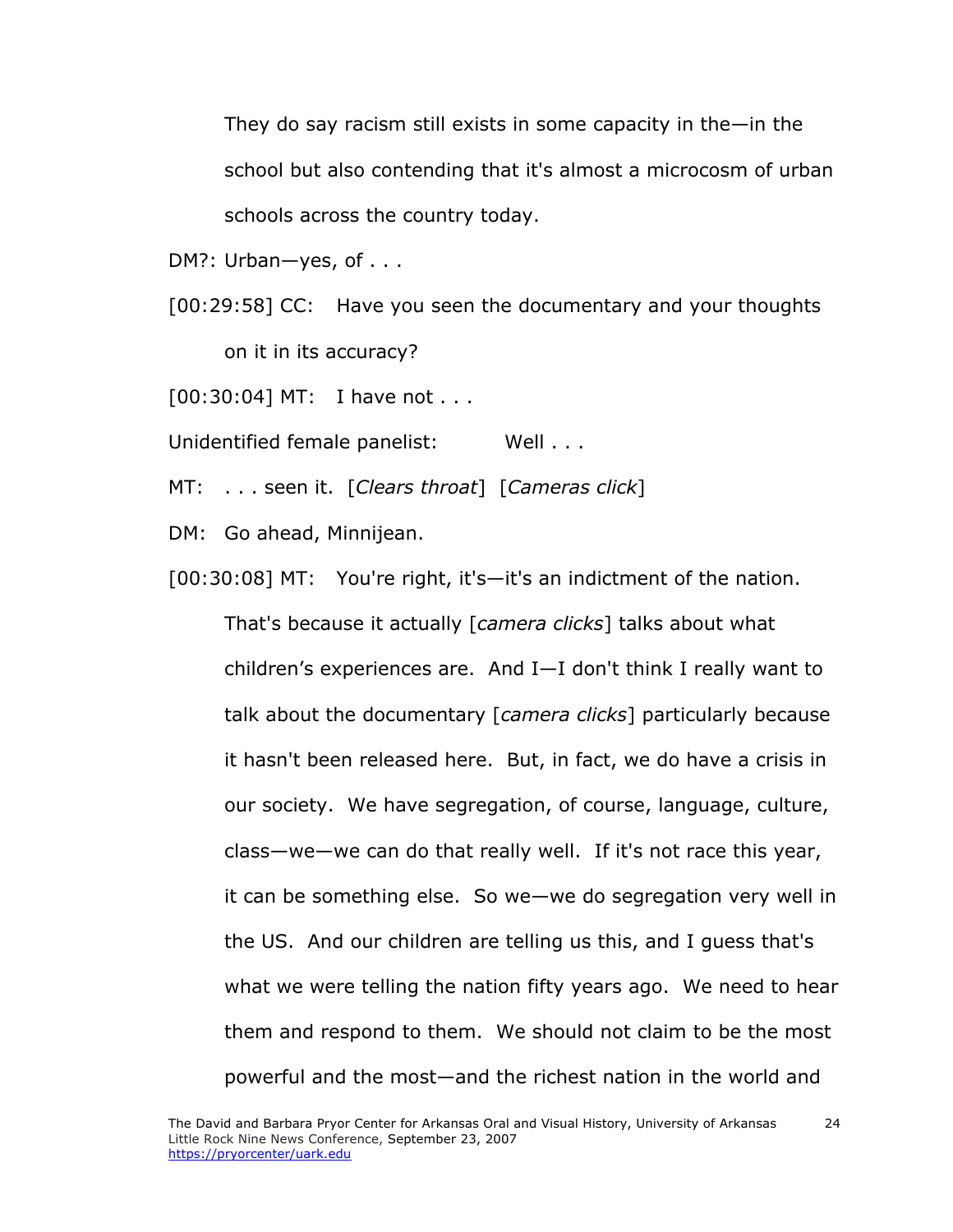have a substandard, many-tiered [*cameras click*] educational education system. So I think if I were to—open my mouth and [*audience laughs*]—that the—the documentary speaks to the nation, and I would hope that we get a chance to listen and pay attention.

- [00:31:32] DM: Anyone else about that particular thing? All right. Thank you. Yes, please.
- [00:31:37] Annette Brieger: Hi. My name is Annette Brieger, and I'm with the German television. We're here today to celebrate the fiftieth anniversary of your high school event—fifty years ago. At the same time, we're reading in the papers about Jena and the events there that are happening. And I'm wondering if you have any thoughts about where that leaves us in the process of the—the goals of the civil rights movement.

[00:31:59] MB: The civil rights movement is an evolving process. It's an evolution, and it—it moves forward. Someone asked, "Can we ever go back to where we were?" And the—and the and the answer to that question is no. Some people say, "Well, okay, do you feel as the Little Rock Nine that the sacrifices you made were for naught?" The answer is no. We're not ever going back to where we were prior to going to Central High School. We changed the playing field. Before then, it was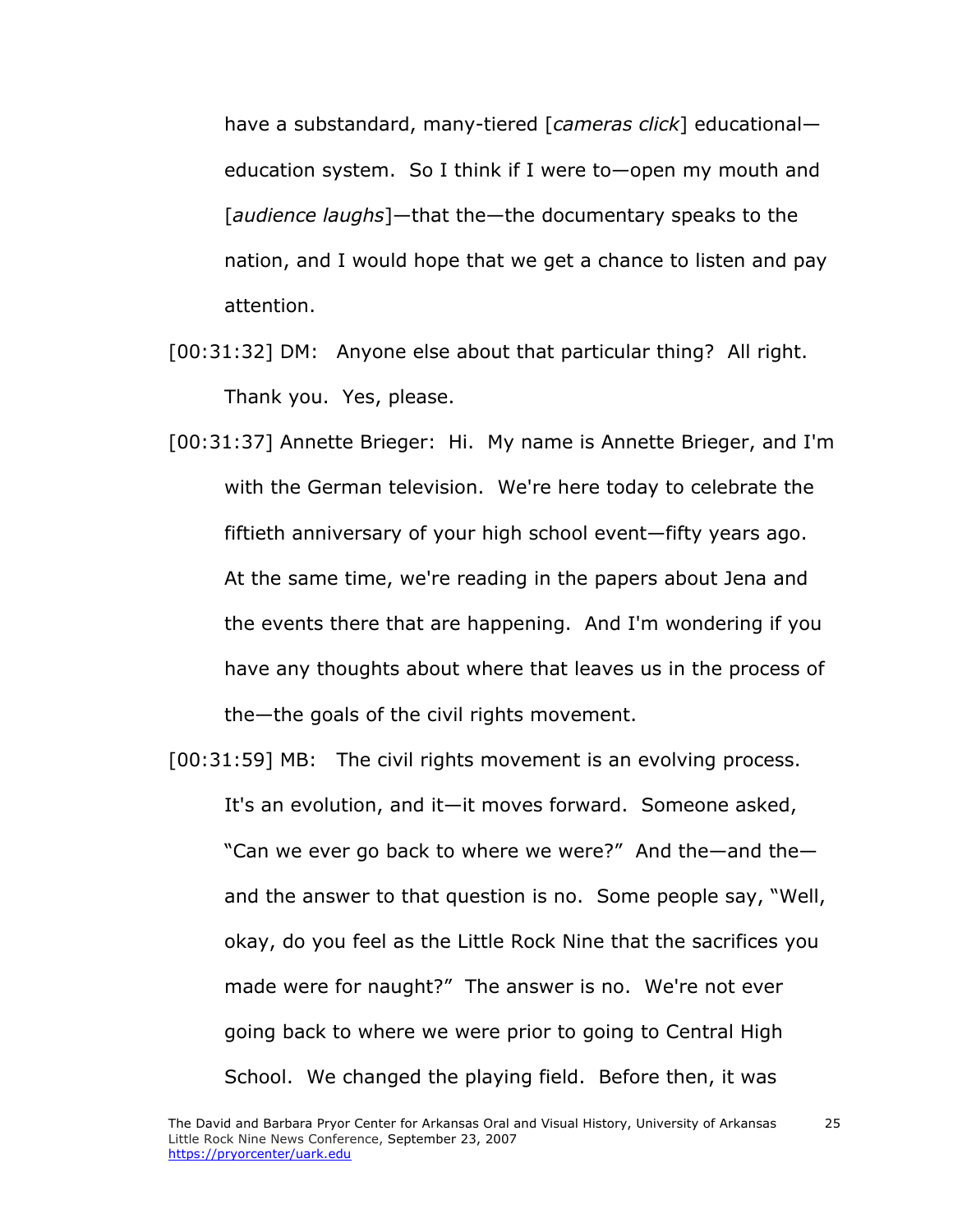"Please, will you—?" Had we waited until now for Central High School people to welcome us and say, "Please, come on, honey—come to class with us," we would be ?beard? and seniors as we are now and still in the high schools we were in. And so, yes, there have been changes. Are we unhappy about what's happening in Jena? Yeah, we were unhappy. Were we unhappy about Katrina? Were we unhappy that all those Black people were allowed to float in that water? I praised Wolf Blitzer. I wrote him a note, saying, "Thank you, sir, for saying it: 'If their faces had been white, we would never, ever have let it sit that way—let them sit in their own water with their own dead around them.'" And so we are not happy, but does that mean that we don't think there's been cro—progress? Absolutely, there's been progress, and we are pleased about that progress, and we must take the flakes of that progress as fuel for how we will move ahead. There is no question as to whether we're moving ahead—it's just how we're going to do it. We're moving forward. Supreme Court decisions diluting Brown or not—I don't know a—a person on the planet, minority or not, in this great tapestry of humanity that is willing to stand back and say, "Oh, well, you know, let me relinquish my equal rights to you. Why don't you use them today?" Not happening, so we're going to move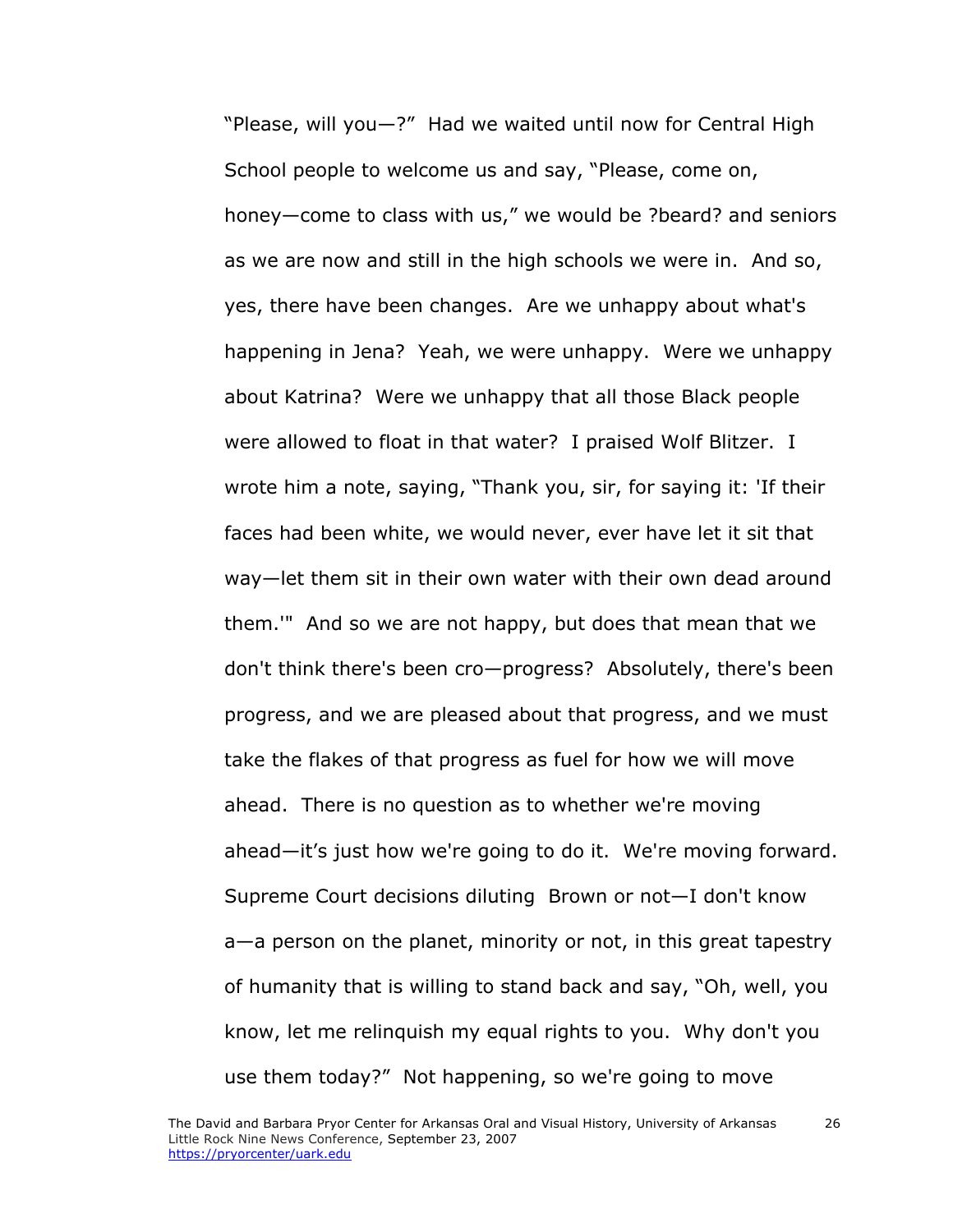forward. The issue is how to move forward in a way that is inclusive rather than exclusive. And so, no, we're not a hundred percent happy, but that just means we've got to get off our butts and work harder. That means we're going to be doing something. We're going to be urging other people to help and join in what we see is a necessary journey for this nation if we are all to survive. We have other battles to fight—the warming of the planet, for example—and so we've got to get it together on this one. We can't keep fighting the same thing over and over.

[00:34:12] MT: I think . . .

Jefferson Thomas: I . . .

MT: . . . one of the—no, you, please. [*Laughter*]

JT: I think what we need to realize is that we're not really fighting, say, segregation; we're fighting the idea and the principles of the people who enforce and believe in segregation. In 1957-[19]58, you had a governor that, rather than see Blacks and whites go to school together, closed all schools to all students. In ?Jenava?, rather than have Blacks and whites sit under a tree together, you cut the tree down.

Unknown female panelist: Mh-hmm.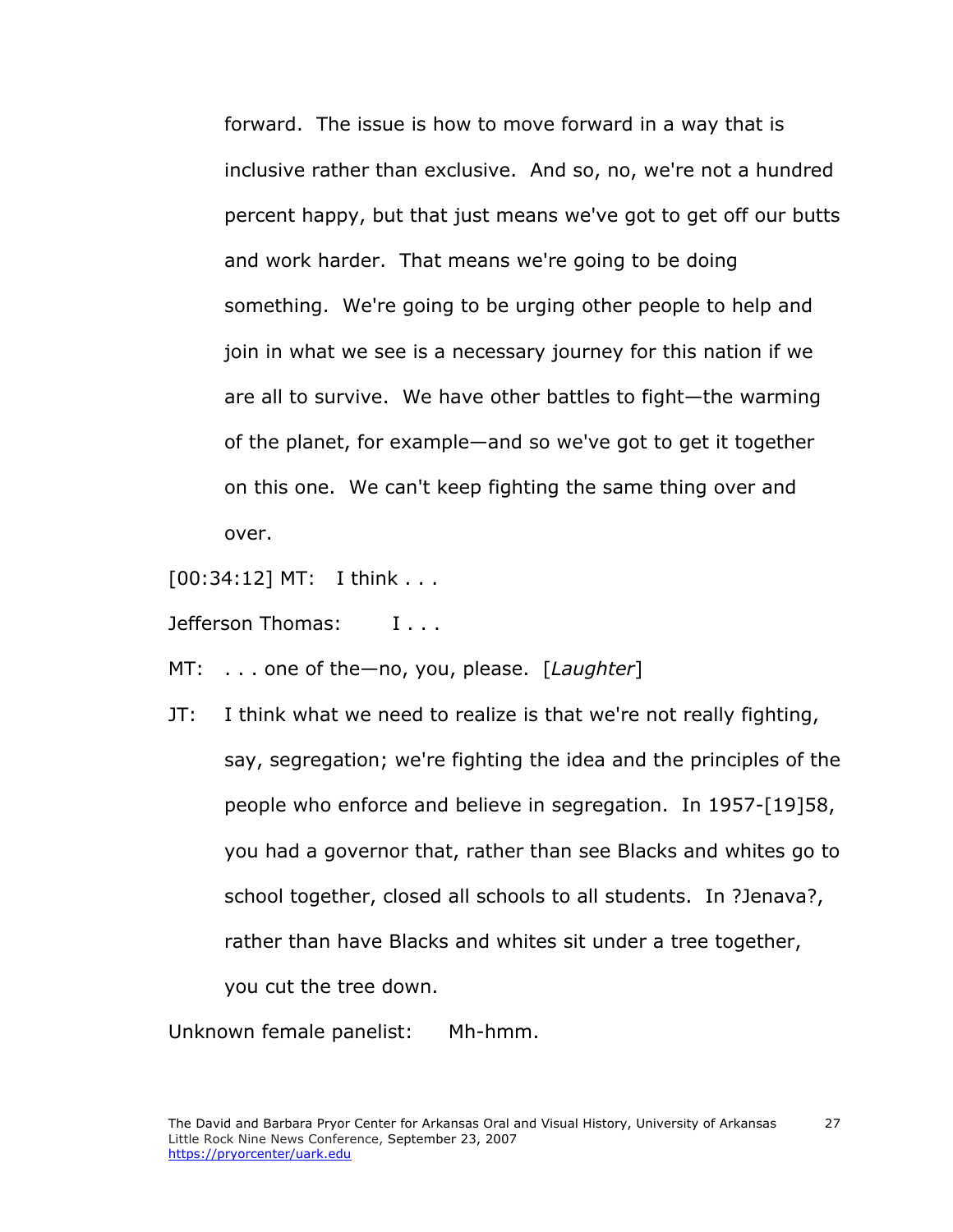[00:34:48] JT: Now nobody can do—you can't deny something to everybody just to keep a few people from having the benefits of equal access to the shade of a tree or equal access to the learning in a classroom. And that's what we have to realize, that you—you're so bent on denying things to a maj—minority of your—your population that you actually denying it to the majority. You can't keep us separated like that. If "separate but equal" was okay, you would never be in the fix you're in today. But you never had equal education. You had them separate. They were never equal. And now it's a big fuss about us having equal access to the education, all children being the same. So you got to admit that, that it's not a—a matter of integration or mixing of the races; it's a matter you've got to admit that you've denied certain people these rights, and you've got to fess up and be willing to open up your hearts and minds to what's right in America according to the Constitution. [*Cameras click*]

[*Conversations in audience*] Okay.

[00:36:06] Dana Bradley: Well, good afternoon. My name is Dana Bradley, and I work with KARN news radio. You-all endured a lot of physical and verbal abuse from the students, from the town, and every—everything. Was there ever a time that you wanted to just quit—drop out of school? And if there was, did Daisy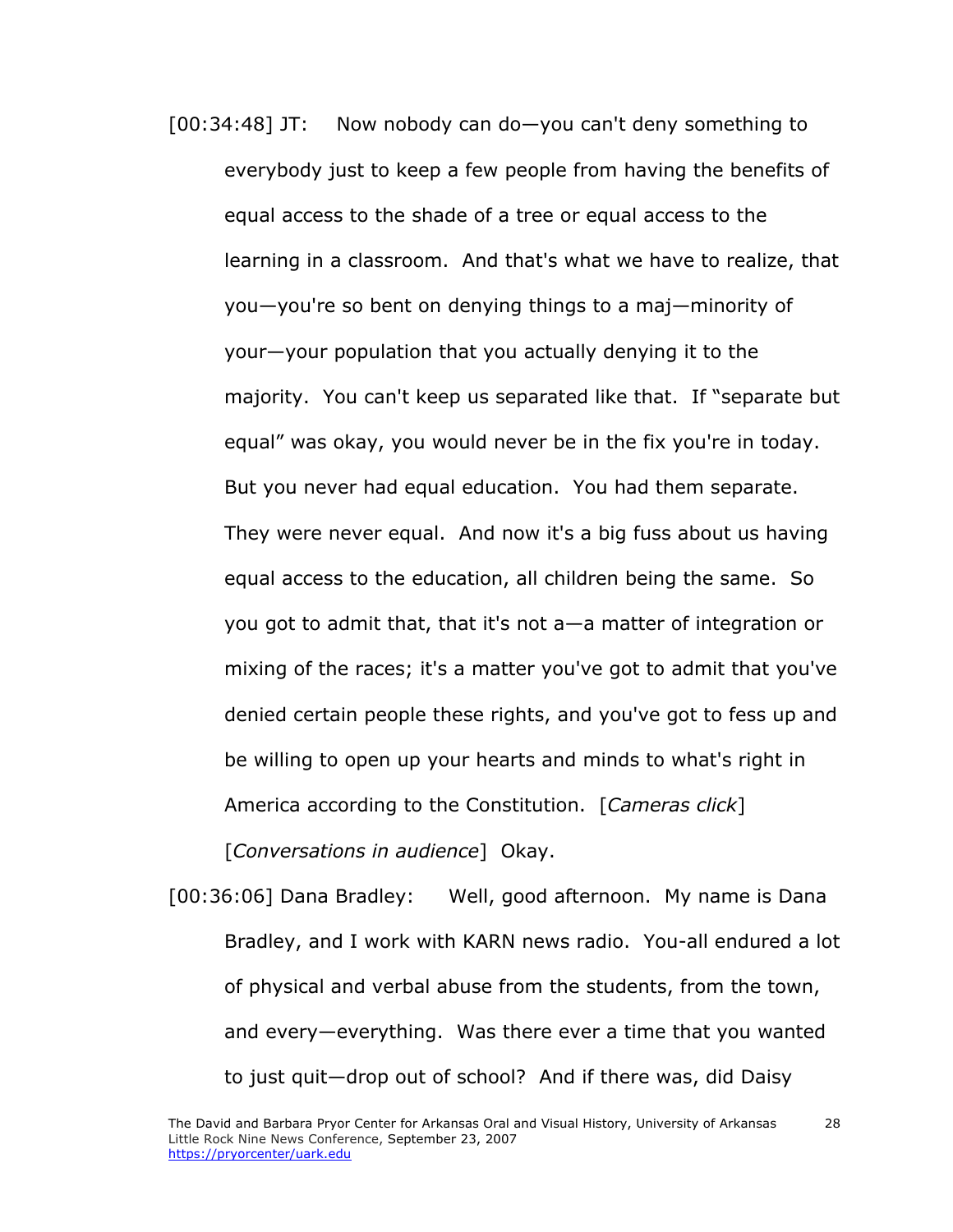Bates ever say anything to you to try to encourage you and say, "Don't give up"? [*Panel members laugh*]

[00:36:26] EE: There were many times when it was difficult to finish a class, stay—make yourself go to the next class. There was one class that I felt comfortable in and actually felt part of the class. Ironically, it was a speech class for a—and I was a shy person. It was because of the atmosphere that the teacher created. In all classes I was a—at the end of a row, but in all the other classes, it was the one farthest away from the door. In this class, I was the end—at the end of the first row, and there were two students who—who engaged me every day in a friendly way, and that—that made a tremendous difference for me to feel totally alone all day and enter the speech class and be part of the class.

Unidentified female panel member: Hmm.

[00:37:18] MB: I should say it was also was not about Daisy Bates; it was about what our parents told us. It was our parents to whom we asked for comfort, and we should really—not enough has been said about the parents of the Little Rock Nine. These were people who, day on, after—hour after hour when we came home with—with wounds—and—and wounds to our hearts and wounds to our bodies, said, "You know, you're going to have to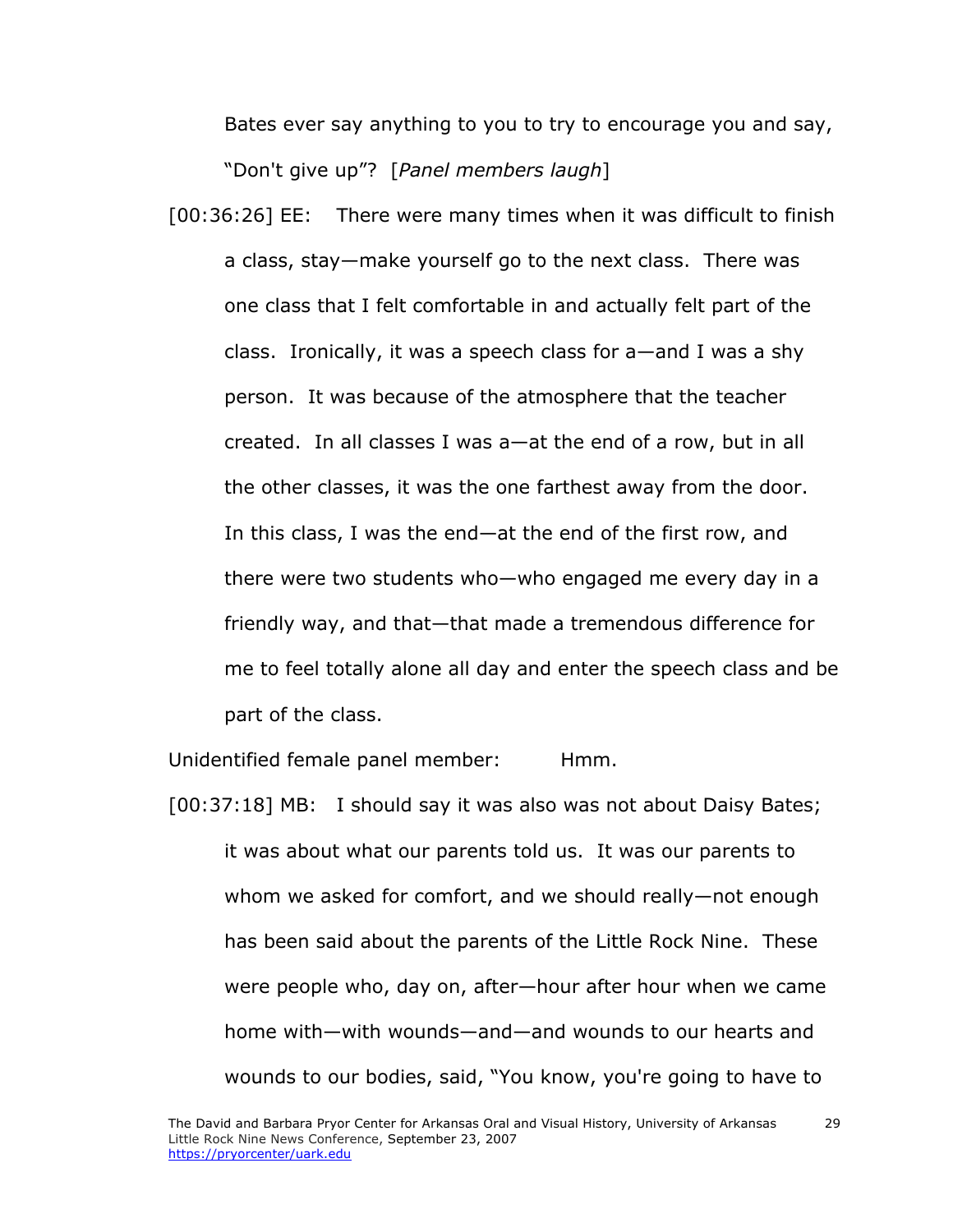make up your mind what you're going to do here." And so it was important for us to have these particular parents backing us up. These were incredible people who had some foresight about the benefits of what we were doing because we as children certainly didn't have those foresights. I will also recall for you an incident in which Martin Luther King came to Mrs. Bates's basement to visit us once. And I was in a whiny, whiny mood. I mean, I was really moaning about this, that, and the other. Somebody had recently put acid in my eyes, and so I was a whiny pot. [00:38:06] And he said to me—words that I would first regret and then love and then understand, which was, "Melba, don't be selfish. You are not doing this for yourself but for generations yet unborn." And I would learn to loathe that statement, but then as I got older, I would understand what he meant. And so, yeah, there many times when I thought suicide—I thought anything. "I will do anything not to go back," because the essence of the pain of Central High School is not one incident today. The essence is the continuum on which we had to tread, knowing that "This is happening to me, and it hurts now. It's going to happen again and again and again. And to whom will I turn to stop it? It is not going to stop." And so that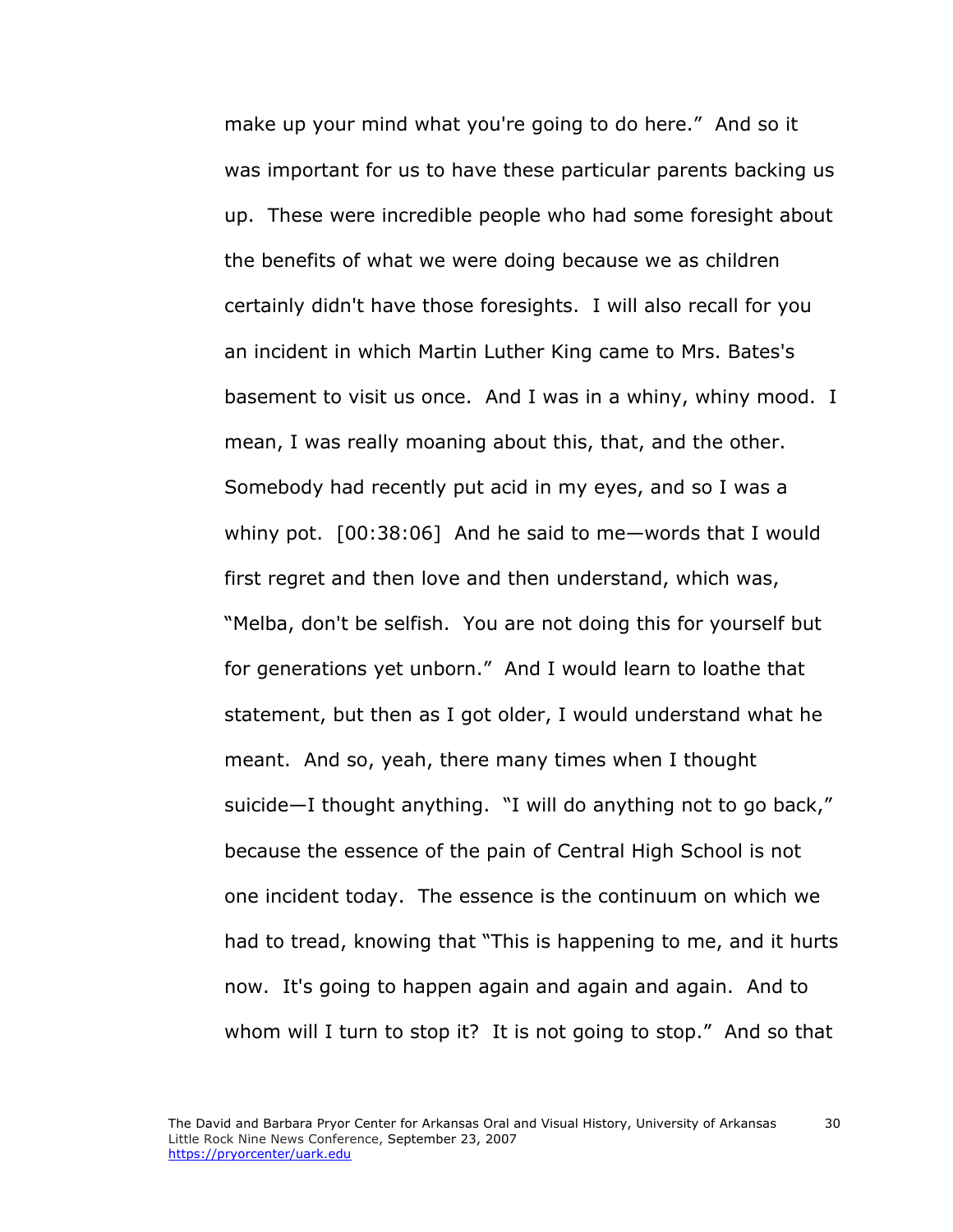was—that was the real—that was the real treadmill that we walked of pain.

- [00:38:50] GK: I never thought of stopping. I lived to go into that school the next day. That was my definition of the quality of life was the right to, according to the American Constitution, attend that school.
- [00:39:04] EG: I think one of the things that you should glean from this discussion is that this is a group of people that had fortitude and—[*GK laughs*]—and one of the things I figured out early on, that the best revenge against my tormenters was to remain there.
- GK: Yeah. [*Laughter*]

Unidentified female panelist: Absolutely.

[00:39:25] EG: That if I really wanted to drive them crazy was to stay there because their goal was to drive us out and our goal and we were committed to finish our work and try to finish out that year. And so in many ways, we supported each other. One of us was down, the—it was the responsibility of one or some of the others to try to get you through that day. And to this day, I think we've [*camera clicks*] all figured that out. We—we revert back to being sixteen and fifteen [*unidentified female panelists laugh*] whenever we're together.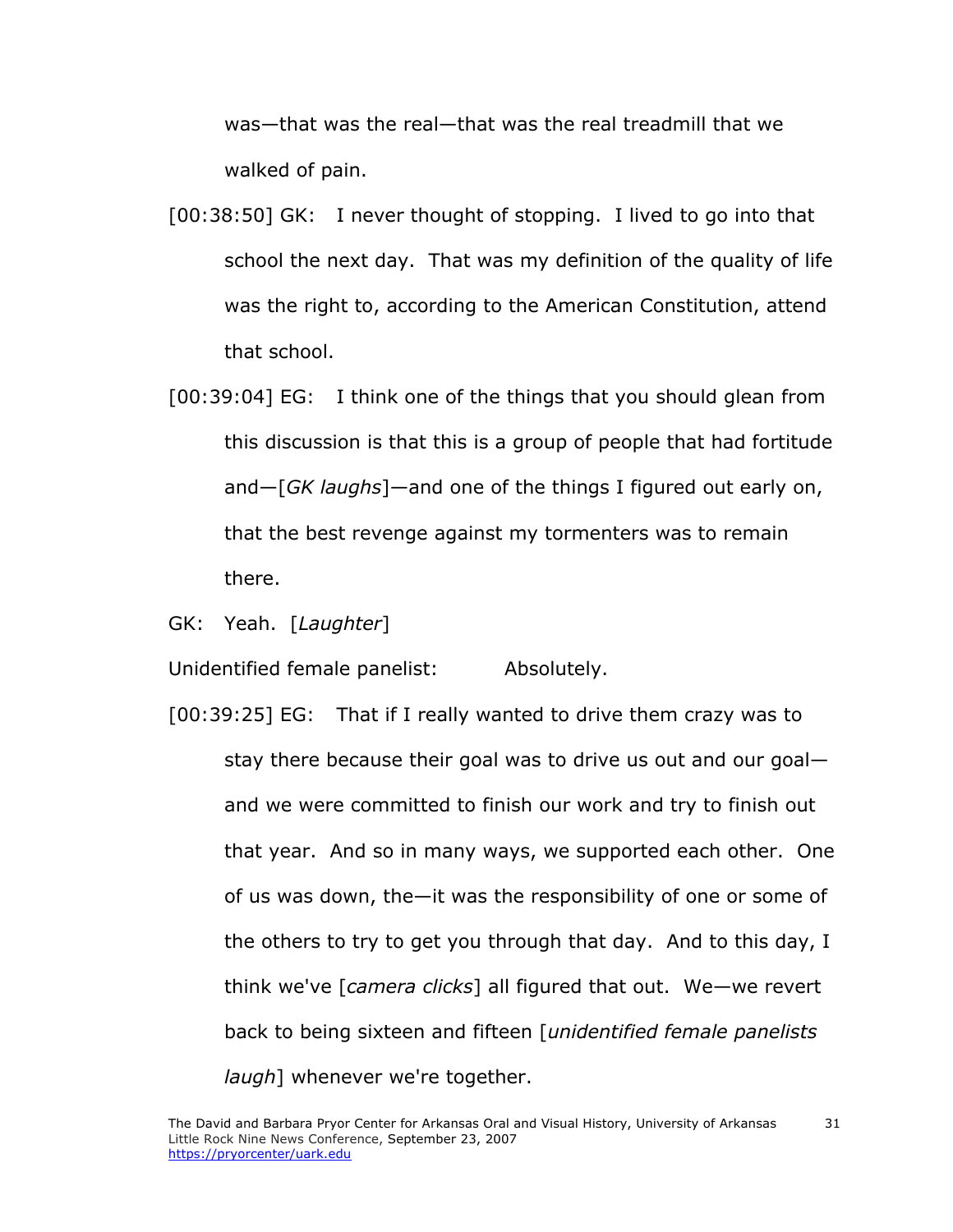Unidentified female panelist: We do.

- [00:40:04] EG: But we have learned over the years and that year, the proverbial meaning—the word covering one's back [*GK laughs*]—we learned how to do to that very well, and it really helped us all survive that year.
- CL: [*Unclear words*].
- [00:40:21] TW: There were a lot of mornings I did not want to go to school again because I knew that I would be ignored all the day long. A junior wants to be accepted—wants to be smiled at and ?sat with?, but we just saw each other at eight thirty, sometimes at lunch time, and at three thirty. The school was so large, we saw—we didn't even see each other in the hallway, except I had the pleasure of having biology with Jefferson Thomas. He and I had a class together. Other than that, we didn't see any Black kids in the class. So it was a hard time, but we just stuck and stayed. We stayed with each other.
- [00:40:52] CL: That's true. And, you know, I was taught to complete a—a project or when you commit yourself to something, you see it through. Now I saw it through that first year, and I really didn't have to go back. Then the governor, you know, closes the schools, and—and that is—is a challenge in itself, that you've got to determine how you're going to complete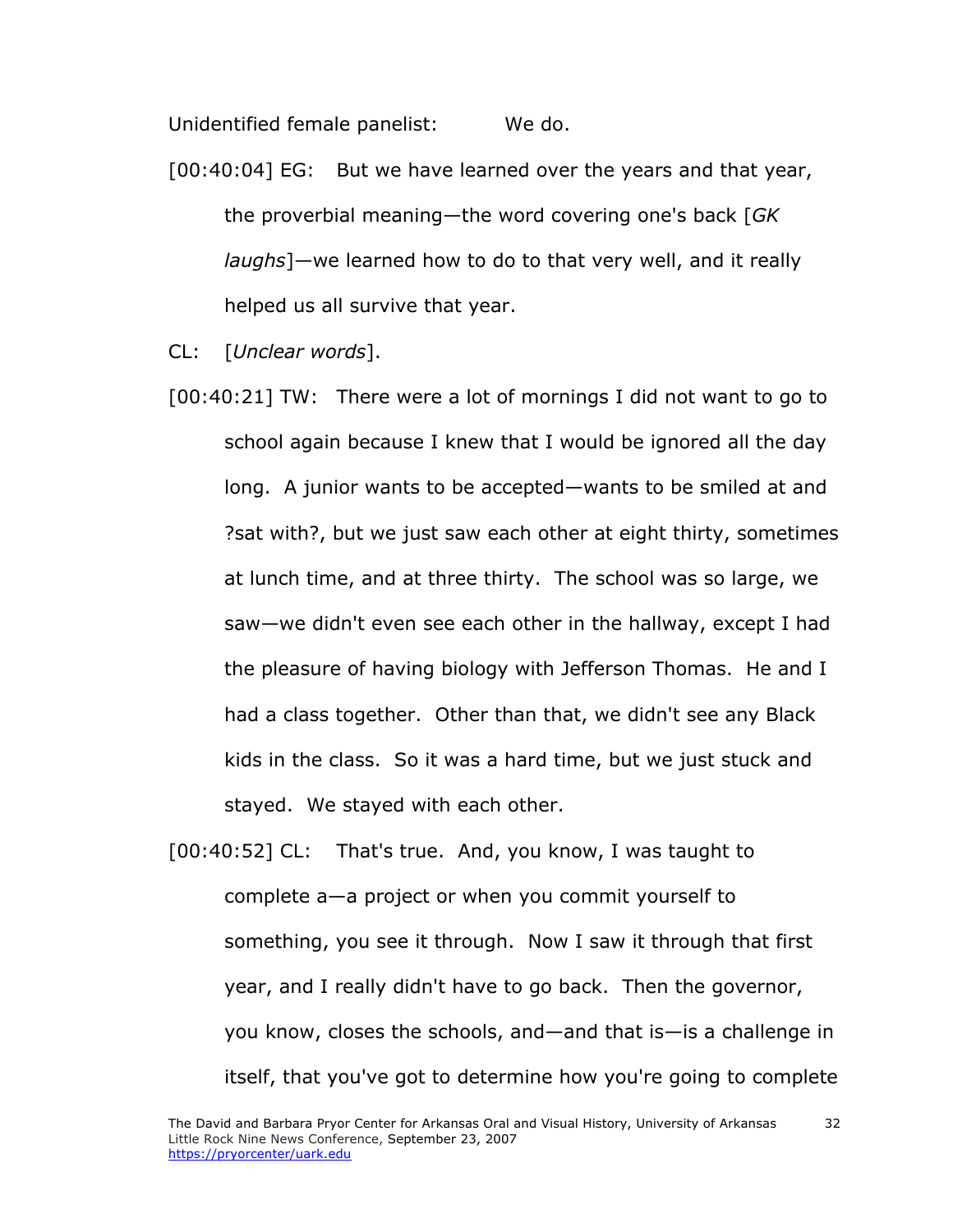your education when the schools are now closed. You find a way. I found a way through University of Arkansas correspondence courses and also in the summers, going to other summer schools. People ask me today, "Then why—you know, why didn't you just stay at one of those, such as going to school in Chicago one summer?" Because I needed that diploma to validate what I had gone through in 1957-[19]58, so it—it—it—it was a—a commitment, and I—and I—I—I felt I—I did that that year, and no one was going to turn me away. I was going to continue to—to do what I needed to do or—or—or die trying, really. And then the—the final—final bit to this whole goaloriented activity that we went through [*laughs*] was to get that diploma, and I feel good about that. [*Camera clicks*]

[00:42:23] MT: Dr. Roberts, would you tell the story of [*GK and CL laugh*] Jim Lawson at the Museum [*camera clicks*] of Tolerance with the three of us—the—the story about nonviolence? Do you mind?

[00:42:37] Terrence Roberts: I don't remember.

MT: Okay. [*Laughter*] Okay. We're—we're—we were at the Museum of Tolerance, and Jim Lawson, who studied in India or who was—worked with Dr. King, asked us when we thought he came to teach us nonviolence. And Dr. Roberts said he thought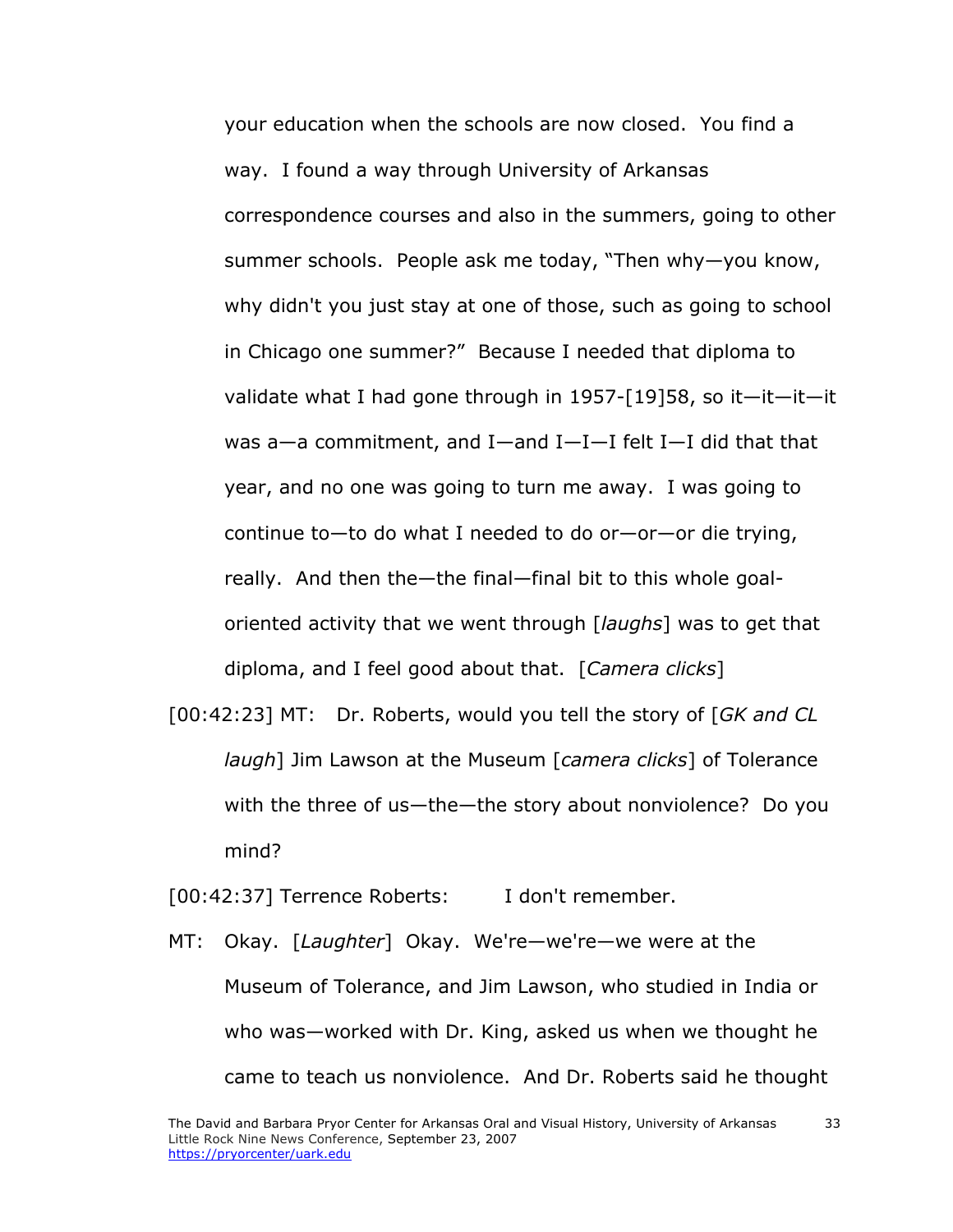it was in October. And he said, "No, it wasn't until the new year, but when I got there, I saw that you all had the skills of nonviolent resistance." And I thought that was the greatest compliment I ever had.

- TR: Wow, I like that. [*Laughter*] I love that story.
- CL: Well, it was on-job training as far as I was concerned. I didn't have that [*laughs*] . . .
- DM: Question, sir?
- [00:43:34] Hezekiah Brown: Yes. My name is Hezekiah Brown from Brown, Brown, and Associates. I am one of the Black soldiers who came here fifty years ago.
- $Cl: Oh.$

[00:43:43] HB: This is the very first time I ever been in your

presence. We came to guard and protect you at the same time.

- CL: Mh-hmm.
- [00:43:50] HB: But we were prevented from doing that and can . . .
- CL: That's right.
- [00:43:52] HB: . . . moved out to Camp Robinson.
- CL: Mh-hmm.
- [00:43:53] HB: So I am just—this have made my life just to be able to see all of you here [*cameras click*] who we were supposed to be protecting during that period of time.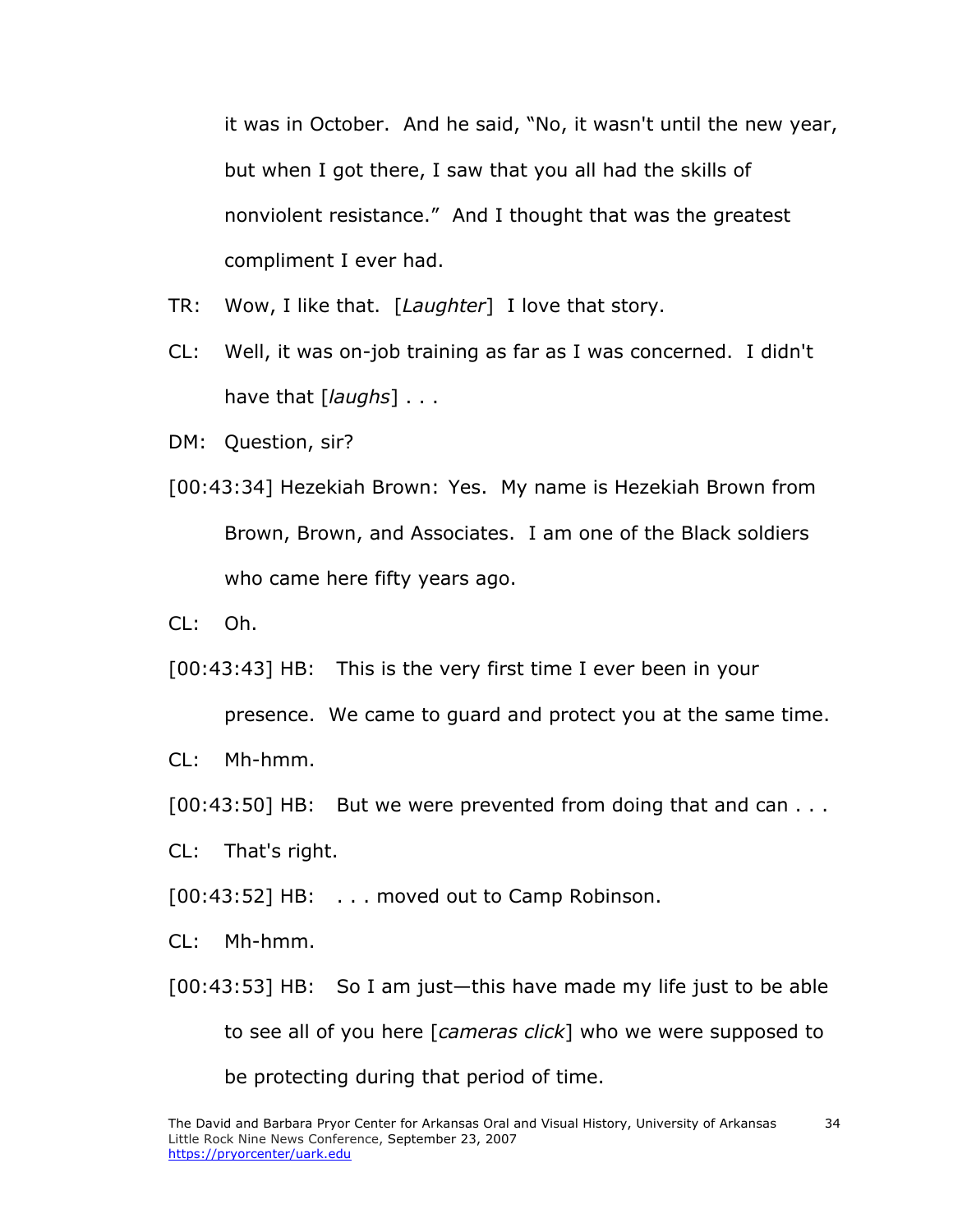[00:44:03] CL: And we thank you.

- HB: Of course, we [*unclear words*].
- TR: Thank you very much.
- GK: In fact, we talked about you today.
- HB: But, in any event, I am glad to meet you. This is the closest I ever been to you, but we were supposed to be trying to protect you. [*TR laughs*]
- CL?: I remember seeing . . .
- DM?: Oh, thank you.
- [*Panelists and audience applaud*]
- DM?: That's amazing.
- [00:44:14] GK: But . . .
- DM?: That is amazing.
- GK: . . . I—I can tell you that we talked about you on the—in the car on the—over . . .
- MT: On the way.
- CL: Mh-hmm.
- GK: . . . coming over here—that we never saw a Black soldier at the school. So we . . .
- EE: We . . .
- GK: . . . missed you. [*Laughter*]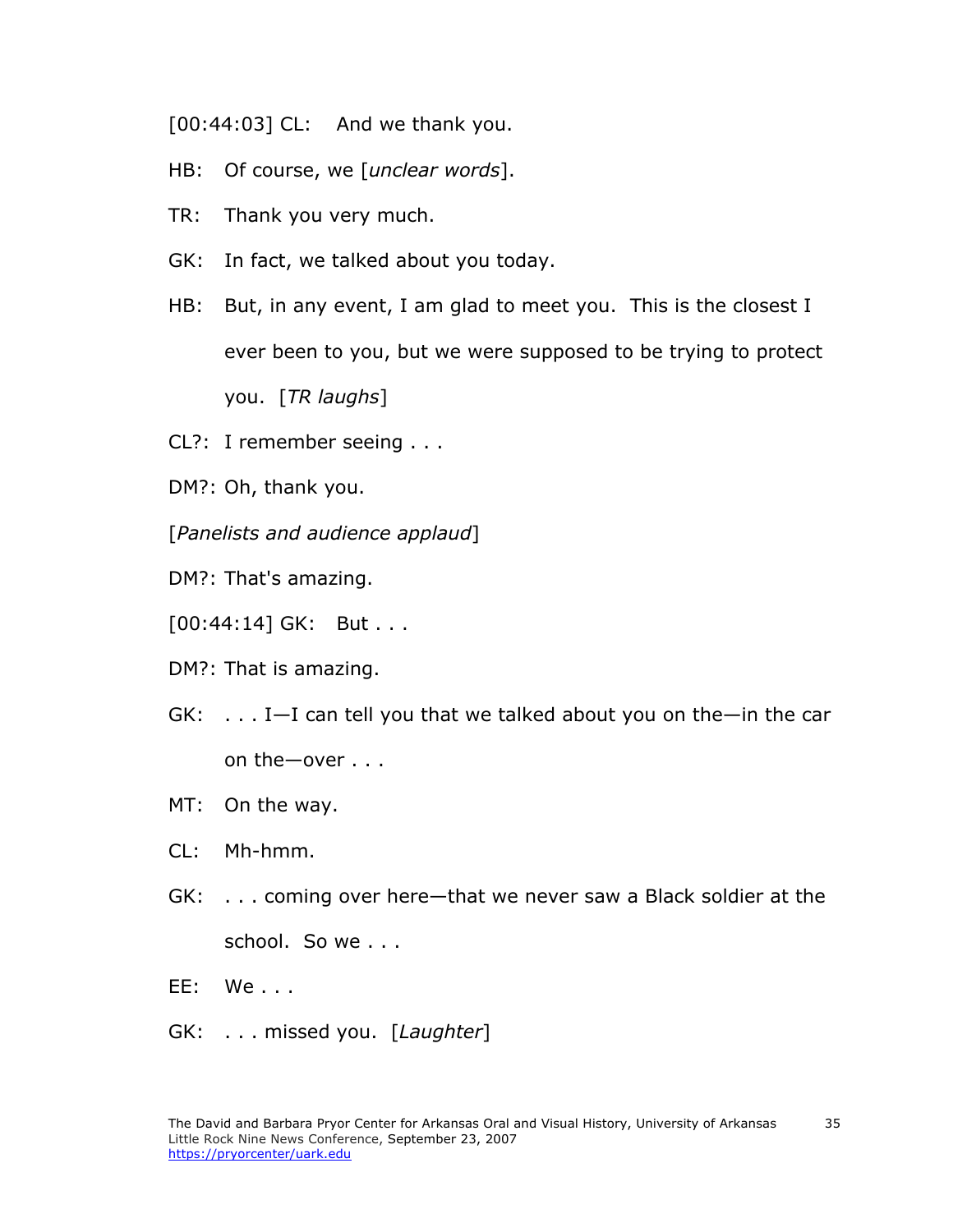- [00:44:29] EE: I do remember seeing some Black soldiers the first day but not after that.
- GK: That's right.
- EE: And so I know that the military accommodated the local racists because then they would not have to take orders from Black soldiers.
- [00:44:46] CL: And I understand, also, the Hispanics in the group were held back. I—it—it's a full circle for me. I did not—I'm now on the board of trustees of University of Northern Colorado, and once I was—been in—went before the committee to be accepted, the person that is already on the board needed to reup as well, and he waited till the last to speak to the committee, and I found out that he was a part of the 101st, and he was held back because of his Hispanic background.
- TR: Hmm.
- [00:45:23] CL: And so nine—you know, forty-eight years ago, he was supposed to be there to protect me, and now the two of us are hoping to protect students at University of Northern Colorado.
- [00:45:37] DM: It's amazing. We have time for a couple of more questions because of the schedule.

[00:45:42] Doc Lawrence: Yes.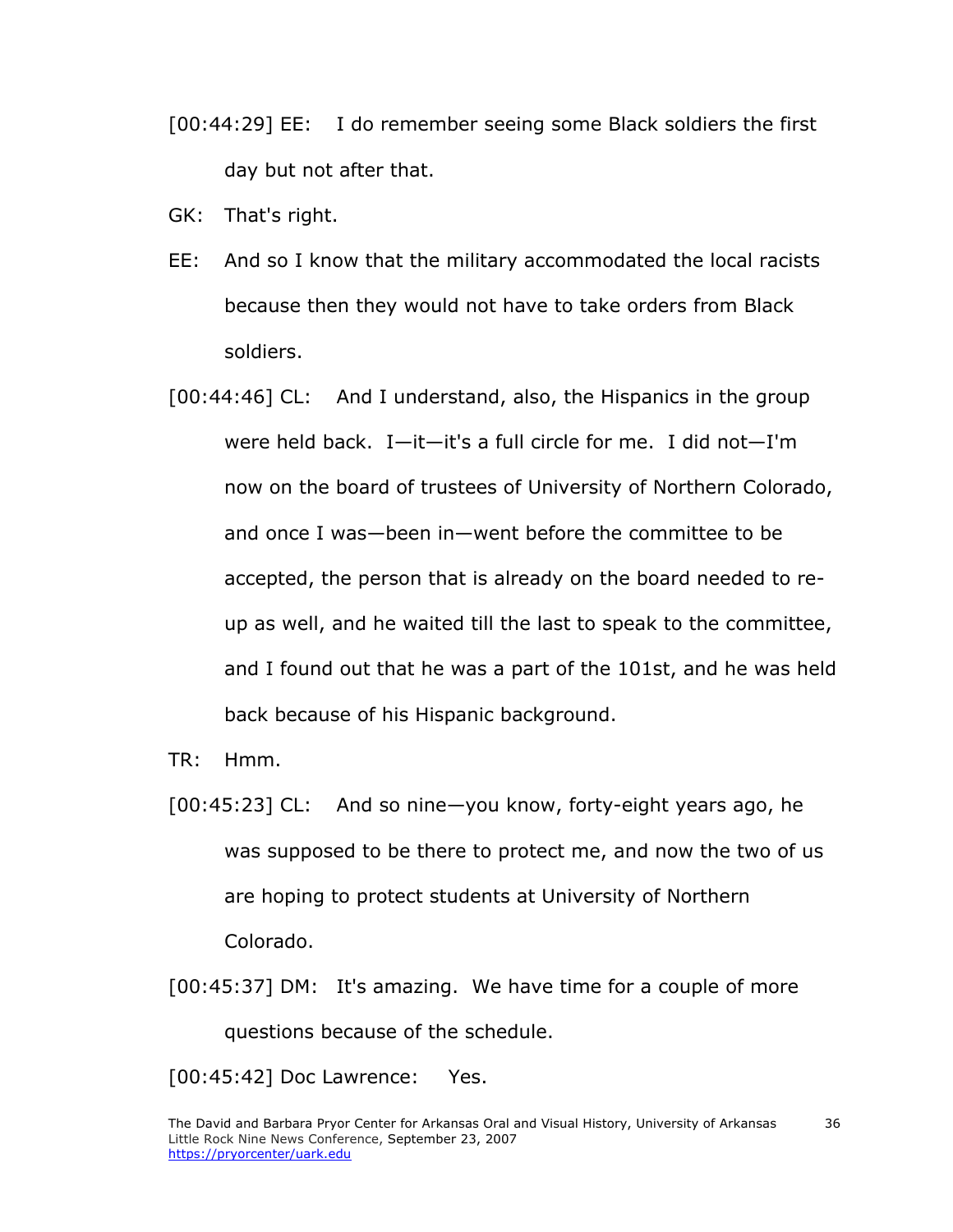DM: Go ahead, sir.

DL: Thank you. My name is Doc Lawrence. I'm with *The Piedmont Review* in Atlanta, and thank you for all you've done for our country. My question as a Southerner and as someone that knows that along with governors, mayors, county commissioners, and sheriffs, that the Christian churches of Southern towns have always been part of the power structure and a very important part—particularly, the white Christian churches. Did the white clergy of Little Rock come to your defense? Did they speak out? Did they exhort their congregations to defend you and to teach their children, or did they fail you? And do you see any role for the churches of the Deep South today in eliminating racism? Thank you.

[00:46:31] EE: I remember . . .

Unidentified female panelist: Well . . .

EE: . . . watching television after a tornado had torn up a town in rural Alabama, and there were Mennonites there to help rebuild. A man in his nineties said that was the first time he'd ever seen Black people and white people work together, and he'd lived there all his life. In Little Rock there were some few clergy who spoke out and said things like the—the congregations had to obey the law. Those few white clergy who spoke out—who said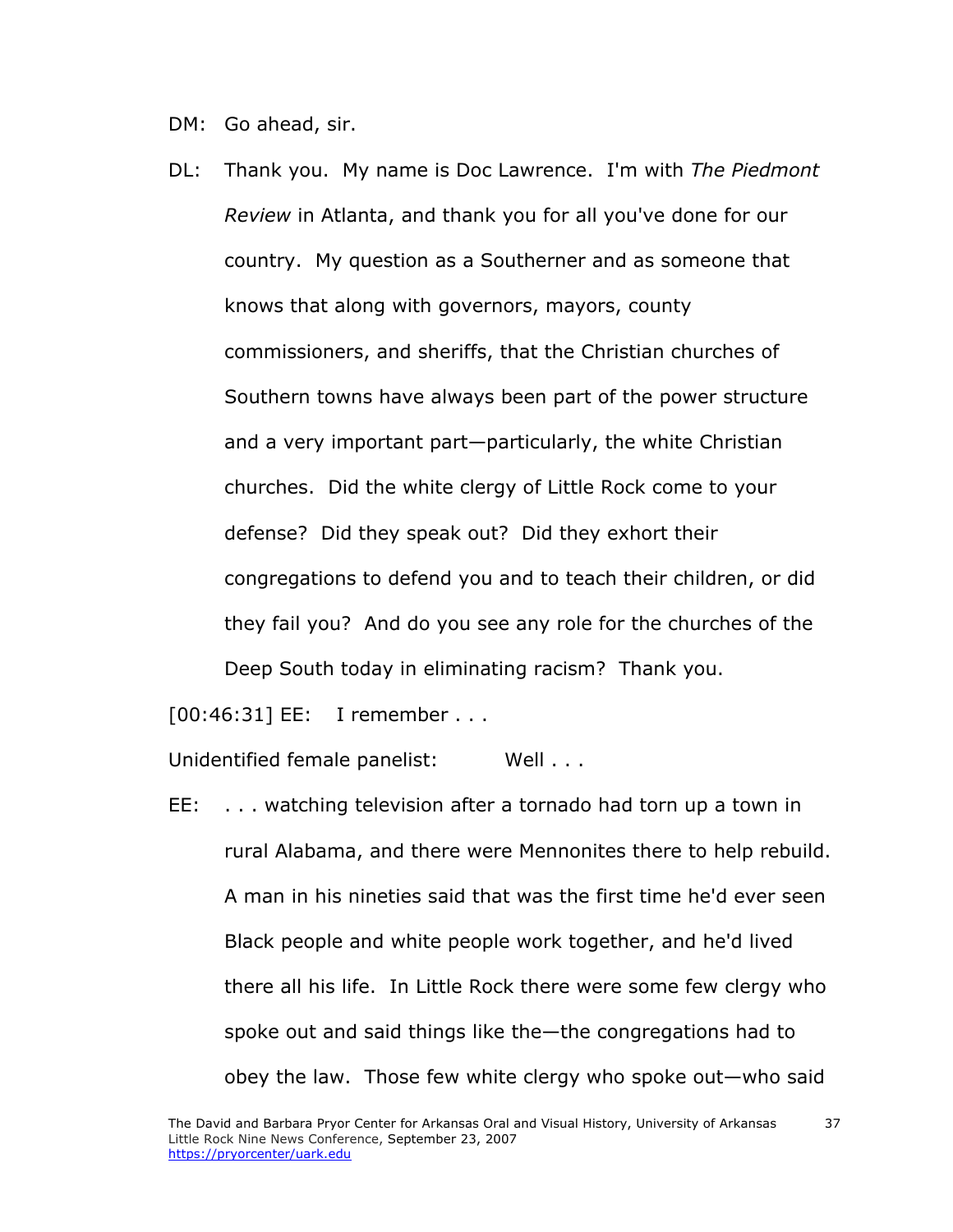what sounds like tepid state—statements today—were—were event—eventually lost their congregations.

MT: I . . .

[00:47:15] TW: ?One of the first? was there still there—excuse me.

MT: Go ahead.

- [00:47:18] TW: We were walking down the hall with my guard. A white girl game up to me. She says, "Do you have a sister who sings?" I say, "Yes, I do." She said, "Oh. Well, she came to our church this summer. We belong to First Christian Church in Little Rock, and she has a lovely voice. We—we really did enjoy your sister." [*TR laughs*] I said, "Well, thank you very much. We are proud of her voice." So this girl came up to me to tell me—to compli—compliment my sister. That gave me some pleasure. She was the only person who ever came up to me to say anything kind during that year, to say my sister sang at their church. Christian church.
- $[00:47:51]$  EG: There is a-I think a book coming out-the son of aa white minister who did—was with us that first day, and as Elizabeth indicated, his outcome was that they eventually—his his congregation took away his pulpit. And so that—that the experience in [19]57 was that the majority churches were silent—that what church leadership occurred came from a very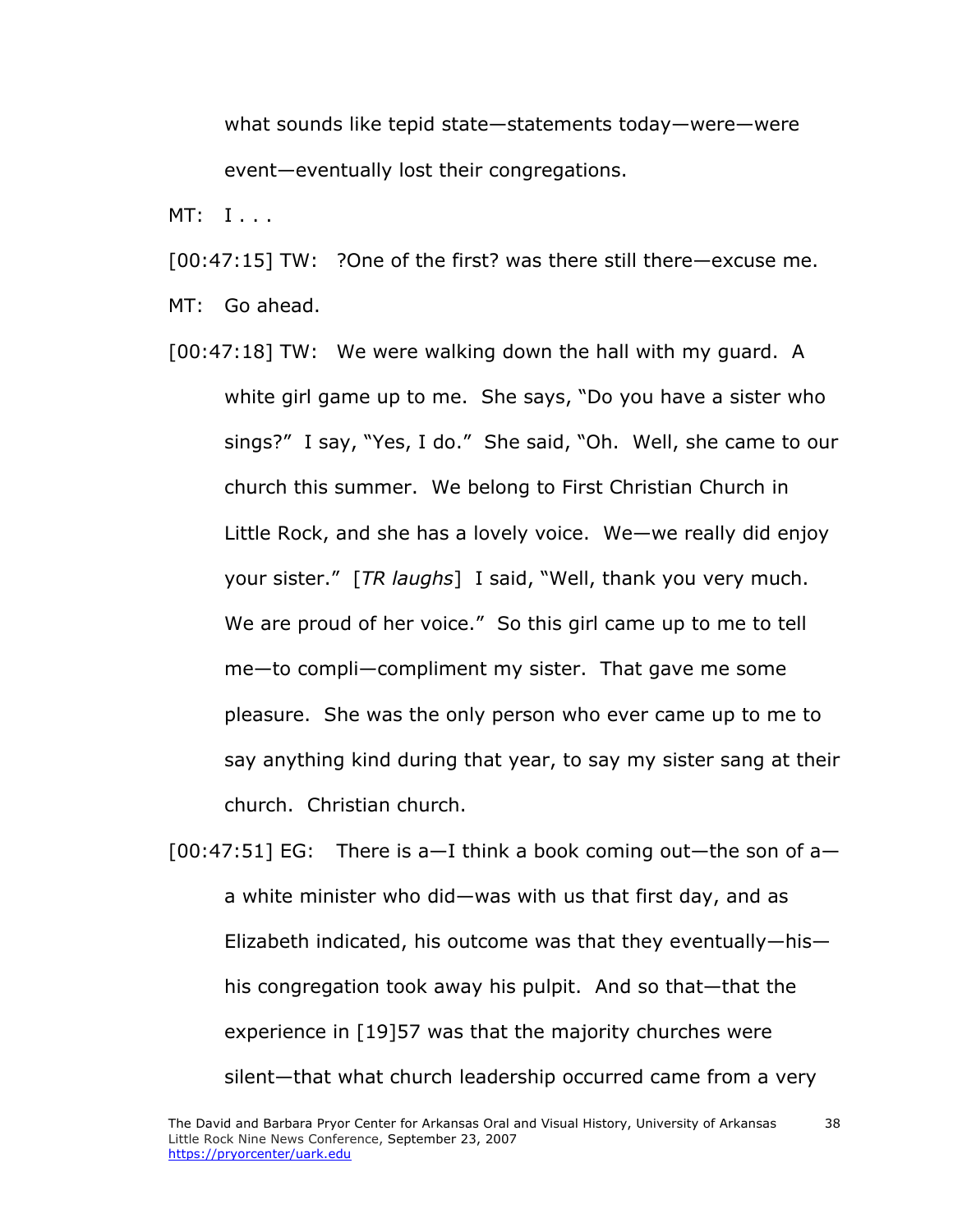few—Black church leadership, for the most part, but they were like Richard Nixon's silent majority.

Unidentified female panelist: Mh-hmm.

- [00:48:44] EG: And they sort of stayed on the sides and tried to avoid it. And it's, like, you can't avoid it. The change is coming and, you know, the great "what if" in history—if Orval Faubus had [*camera clicks*] been a statesman and not the segregationist that he became, he probably would've changed the course of school desegregation throughout the country—advanced it ten years or better. But, you know, that was the card that we were dealt with, and we played it the best way we knew how.
- [00:49:20] EE: The leadership of the organized segregations—the leadership of the White Citizens' Council were local ministers and attorneys who were repeating the—the statements prior to the Civil War's, that the—that a state could interpose itself between the government and—the federal government and—and itself. They were talking about nullification. And all Southern senators except one signed the Southern Manifesto, even though many of them were attorneys. The—most people did not know that federal law is supreme over state law.
- [00:50:05] MT: I guess we have to look at the learn—letter from a Birmingham jail by Dr. King. You want to find out what the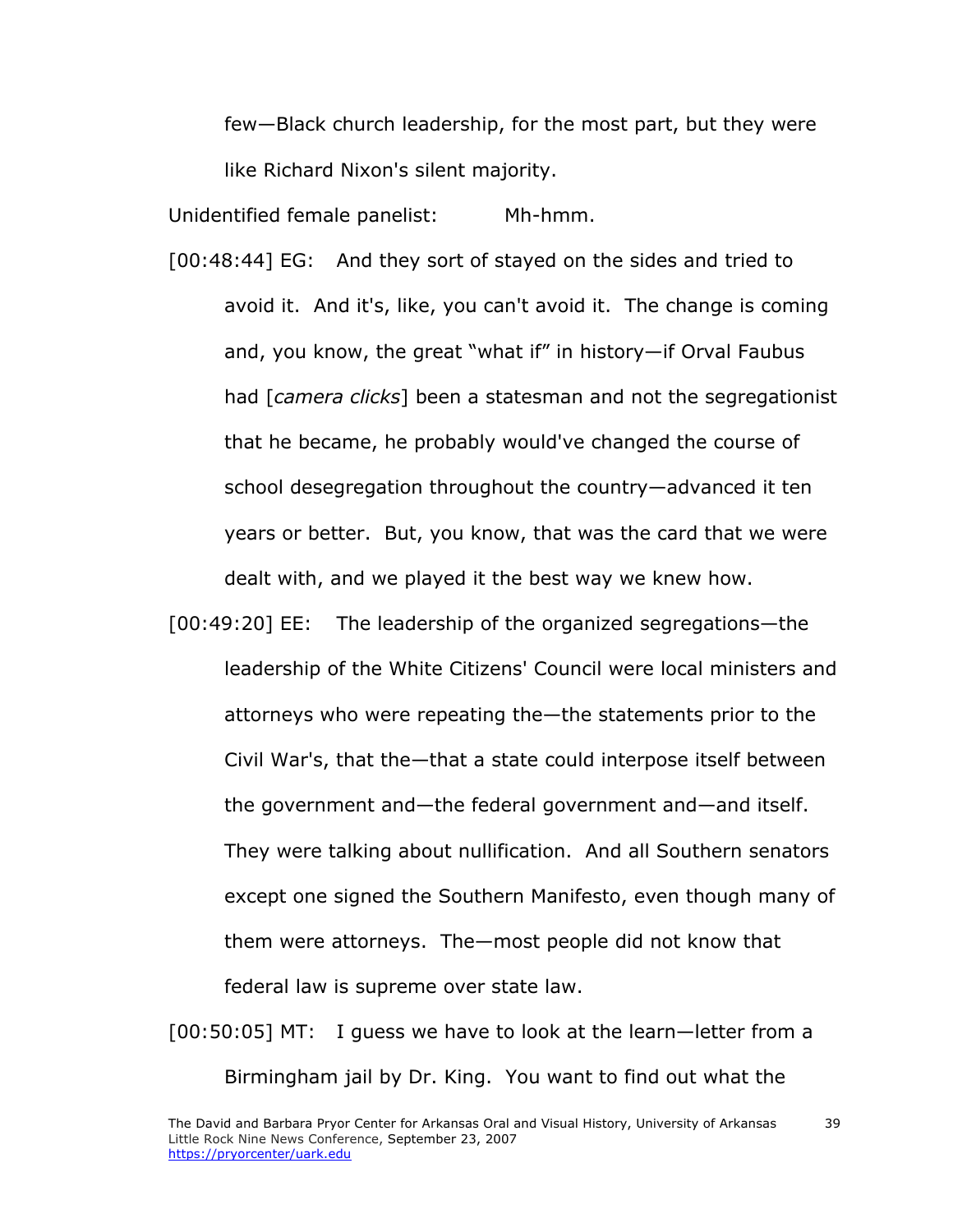churches did? Read his letter. And the other thing is the language that was used during that period—which cracks me up because I've heard it recently [*CL laughs*]—that integration is an abomination against God, and if it happens, it will be—break break down our society as we know it.

Unidentified male panelist: Yes.

[00:50:35] MT: And—and so the rhetoric was hateful, and it was coming from pulpits. And many of the—well, we know the symbol of the KKK is a cross, so we don't need to ask that question because we know the answer, and we know how the churches behave right now.

Unidentified female panelist: Yes.

- [00:50:56] MT: And when we have complex issues that we're trying to interrogate and look at in an—a—in a way. So we—we don't all we have to do is look at ourselves now, and we'll know.
- TR: Mh-hmm.
- [00:51:10] JT: We say integration will break down our society as we know it. How do we know our society? What is it in our society that integration can dismantle?

Unidentified female panelist: Hmm.

[00:51:23] JT: I don't know. Does anybody know—because I would

like to know? I've been hearing it a long time [*laughter*] that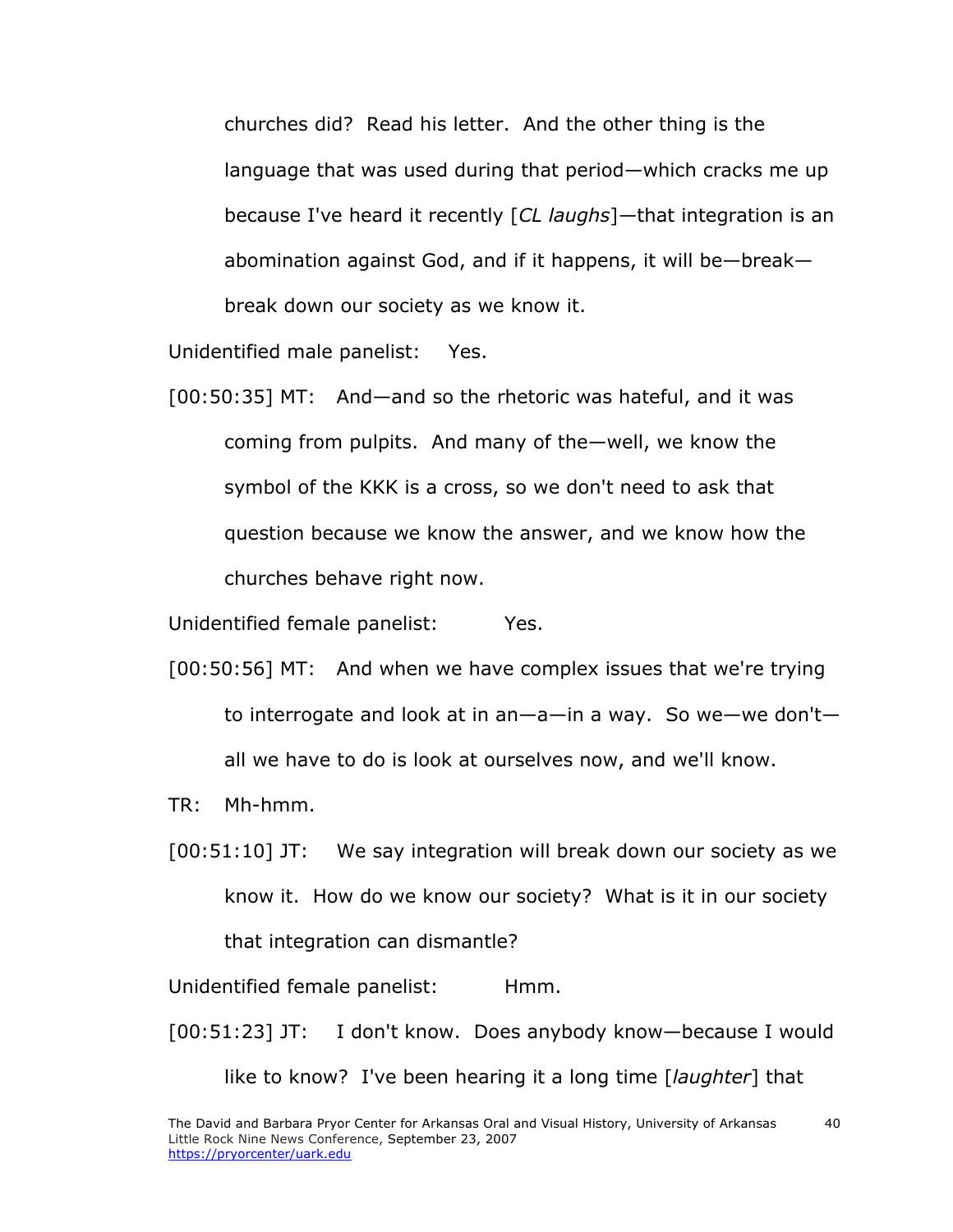integration is a bad thing, and I want to know what it's going to do. What is it in society that we have that's good that integration will change? Does anybody know? [*Audience laughs*]

CL: Do you have an answer out there?

[00:51:41] JT: Okay, now, I'm going [*audience laughs*] to tell you about Christianity—not from the pulpit, but being a—a layman myself, and I grew up in the—the Baptist church [*microphone feedback*] right here in Little Rock. I always believed in the principles of the Bible and nonviolence. I believe that we should be good to your neighbor—all these things that I heard from the pulpit. And I really [*microphone feedback*] thought that when I got to Central, I would be treated fairly [*camera clicks*] because I was going to be inside the school with the teenagers. I knew that mob outside didn't like me or care for me, but they were grownups, and they weren't as smart and intelligent as the teenagers inside. [*Panelists laugh*] So I thought when I got inside, everything would be fine. I got inside, and it was not. And it was just cruel the way we were treated. You know, I'd go home and pray at night wondering what I had done wrong to deserve such mean, hateful treatment. And about a couple of weeks into the school, this young boy—white student—came to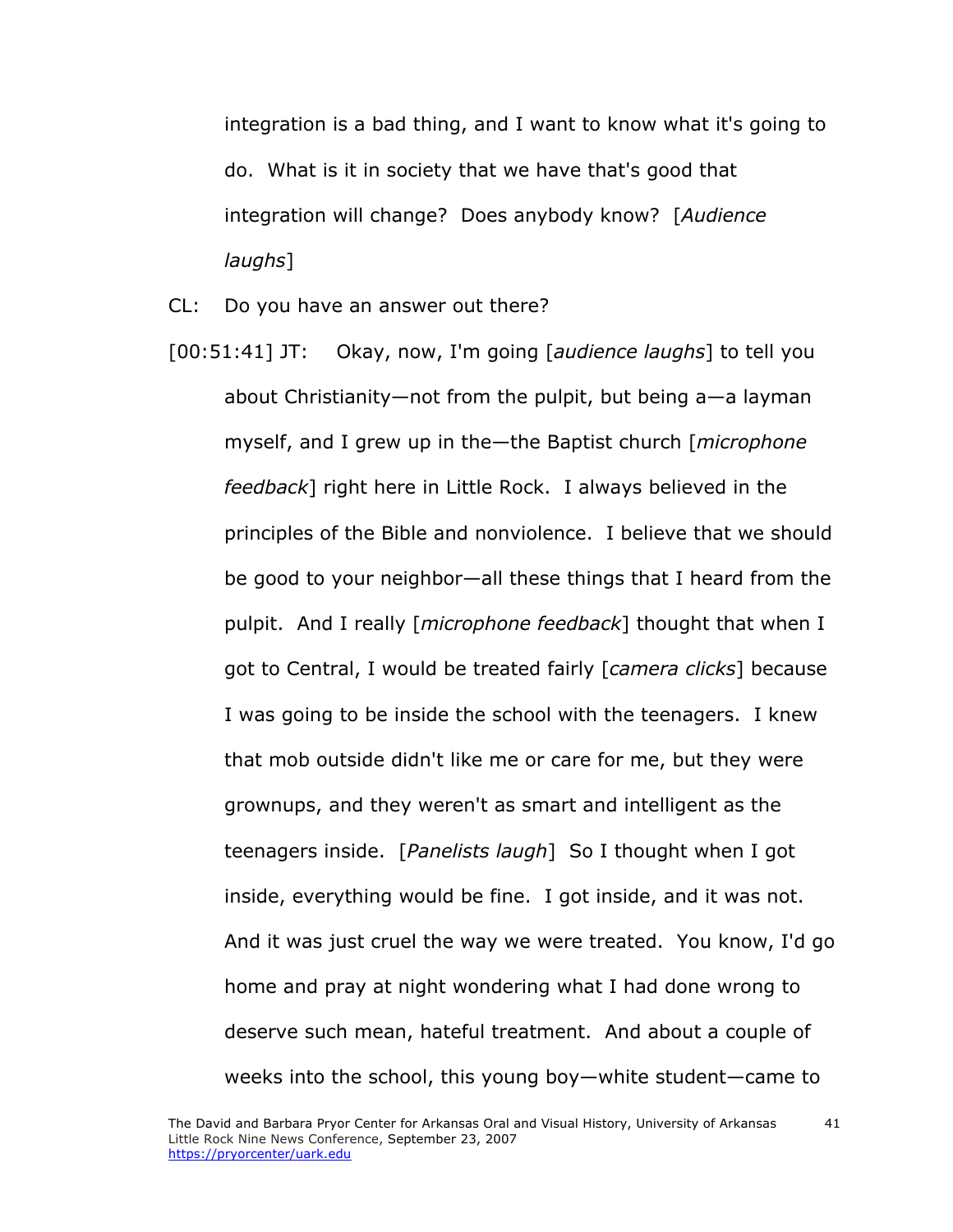me in the midst of a confrontation and told the other kids to back off and leave me alone. And he was very nice and said that, you know, everybody wasn't, you know, mean and stupid like that, and he wanted me to know that I had at least one friend in the school. [00:53:09] And we talked. You know, I—I got to trust him. I had one class with him and we—you know, on communications back and forth—and I asked him—I said, "You know, you're just such a good Christian young man." Everything that I've been taught about how to treat your fellow man—this was what he was doing to me. I asked him why I—I had not seen him in the before-school chapel there at Central, and he said, "Oh, I don't go there. I'm an Agnostic." And I looked, and I said, "Oh, well, that's all right. We have some Jewish boys. [*Audience laughs*] We have some that are, you know, Catholic." I said, "Everybody"—you know, I'm thinking that he's something other than Baptist because [*audience laughs*]—and, you know, he told me—he said, "No, you don't understand. I'm an Atheist. I don't believe in God at all." And that hurt me so [*TR laughs*] bad to my heart . . .

TR: I've heard this story.

[00:54:14] JT: . . . that the only decent person in that school [*TR laughs*] was a nonbeliever. So [*audience laughs*] that's what,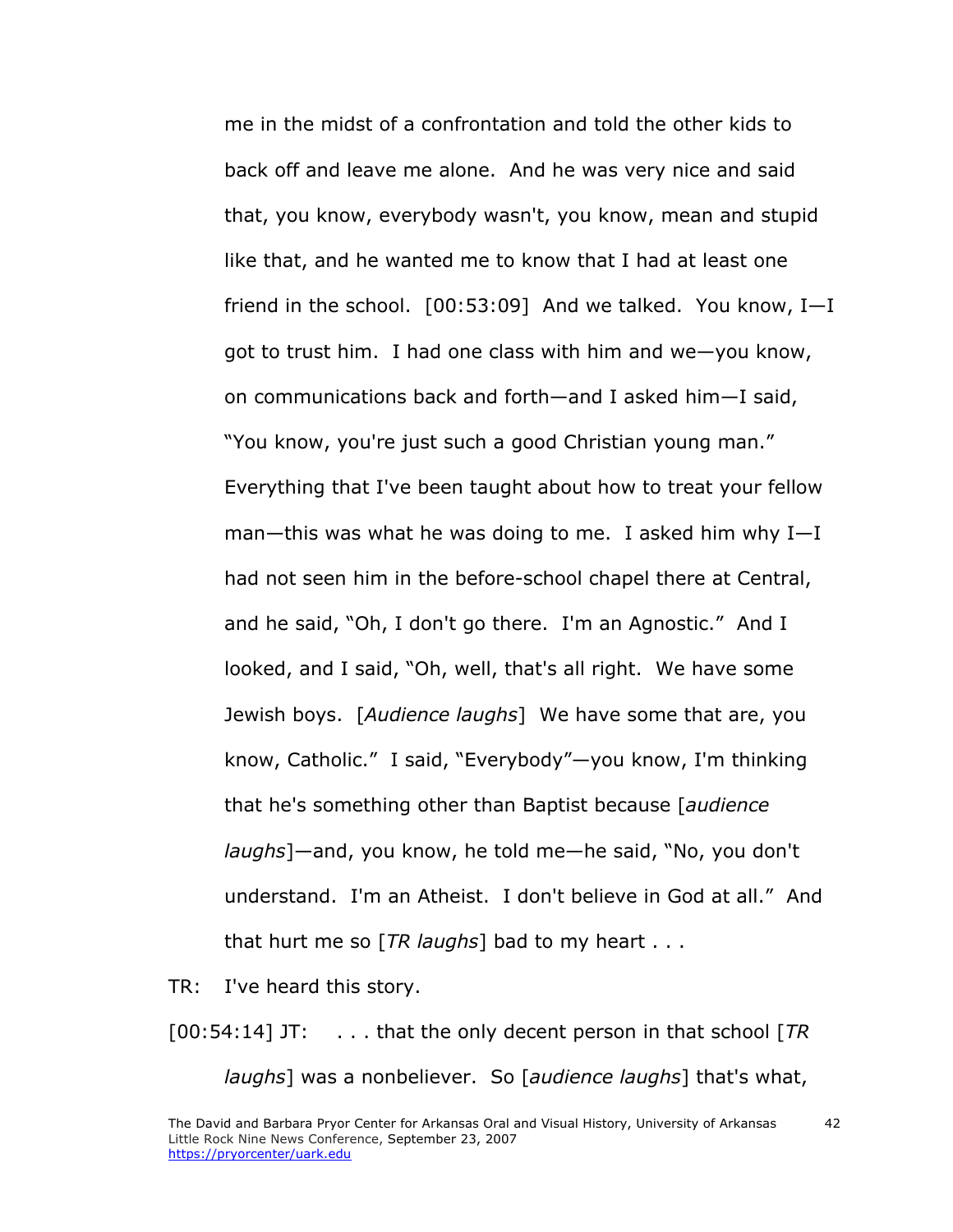you know, I got to say about Christianity and Christians. You got to practice what we've been teaching, or . . .

Unidentified female panelist: Although . . .

JT: . . . maybe there's something in the white church that I—I missed. [*Audience laughs*] But this guy didn't believe in God. And he said that, you know, a god like we've been studying would not allow that to happen. So, therefore, he didn't believe in God. I thought that was sad. I had to really convince myself that he should not be ostracized because of his belief and continued to be his friend. He gave me his phone number. He would call and talk to me in the evenings. We would chat on the telephones, you know, for maybe an hour—like high school teenagers, you know. But it always bothered me that the non-Christian was the only person in Central that treated me in a Christianly manner.

TR: Hmm.

 $[00:55:15]$  MB: Well, I don't-I don't think we can leave unless wewe do make note of the fact—you know, like, Reverend Ogden—I think his son's coming out with a book. There were some—some rabbis and some priests who did march with us—stand with us. And at one point the Quakers came down. And I remember their teaching us to stop, drop, and roll. They did a lot of—of—of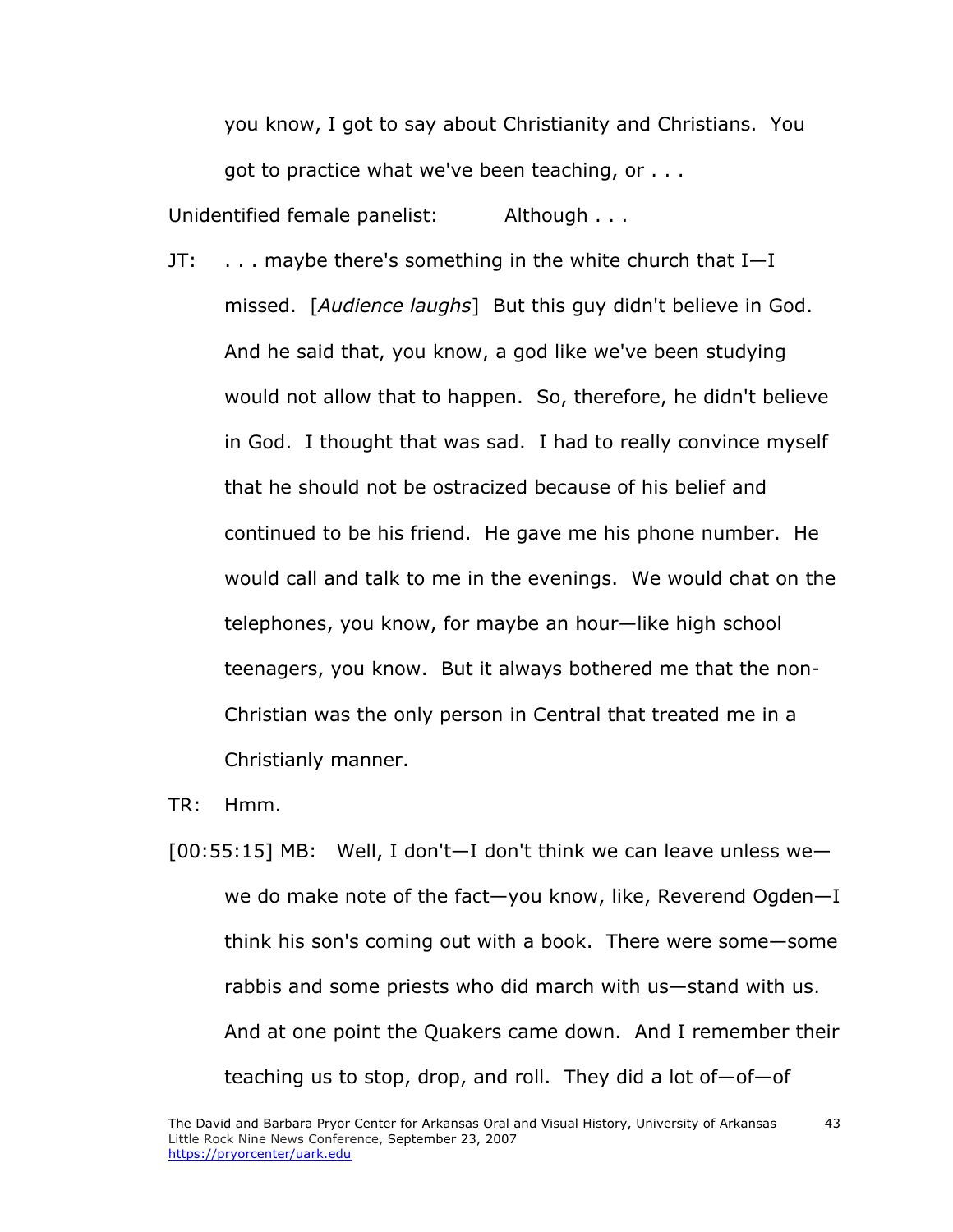training with us about nonviolence response. And so there were a few people who stepped forward—a few ministers, for example. I believe one of the parents lost his job, and they were instrumental in getting the—that father or mother jobs within the community—mowing grass—doing very small tasks but tasks which sustained them. So there were a few soldiers for the cross that stepped forward, but by and large, I believe had there been a community-wide crusade by the religious leaders at that time, we could have forestalled or at least maybe bypassed the incredible conundrum that we found ourselves in.

[00:56:11] DM: Words I am loathe . . .

- $Cl: And...$
- DM: I apologize.
- CL: Sorry.
- DM: Sorry. Mmm.

 $[00:56:16]$  CL: I —oh—no, I was just going to say on that first day, it—it—that they were organized. It was the Little Rock Ministerial Alliance that walked with us . . .

- MB: Exactly.
- [00:56:27] CL: . . . to that corner to hear that we were denied the opportunity to go in, and that was the September 4—the first day. So the Little Rock Ministerial Alliance was—was very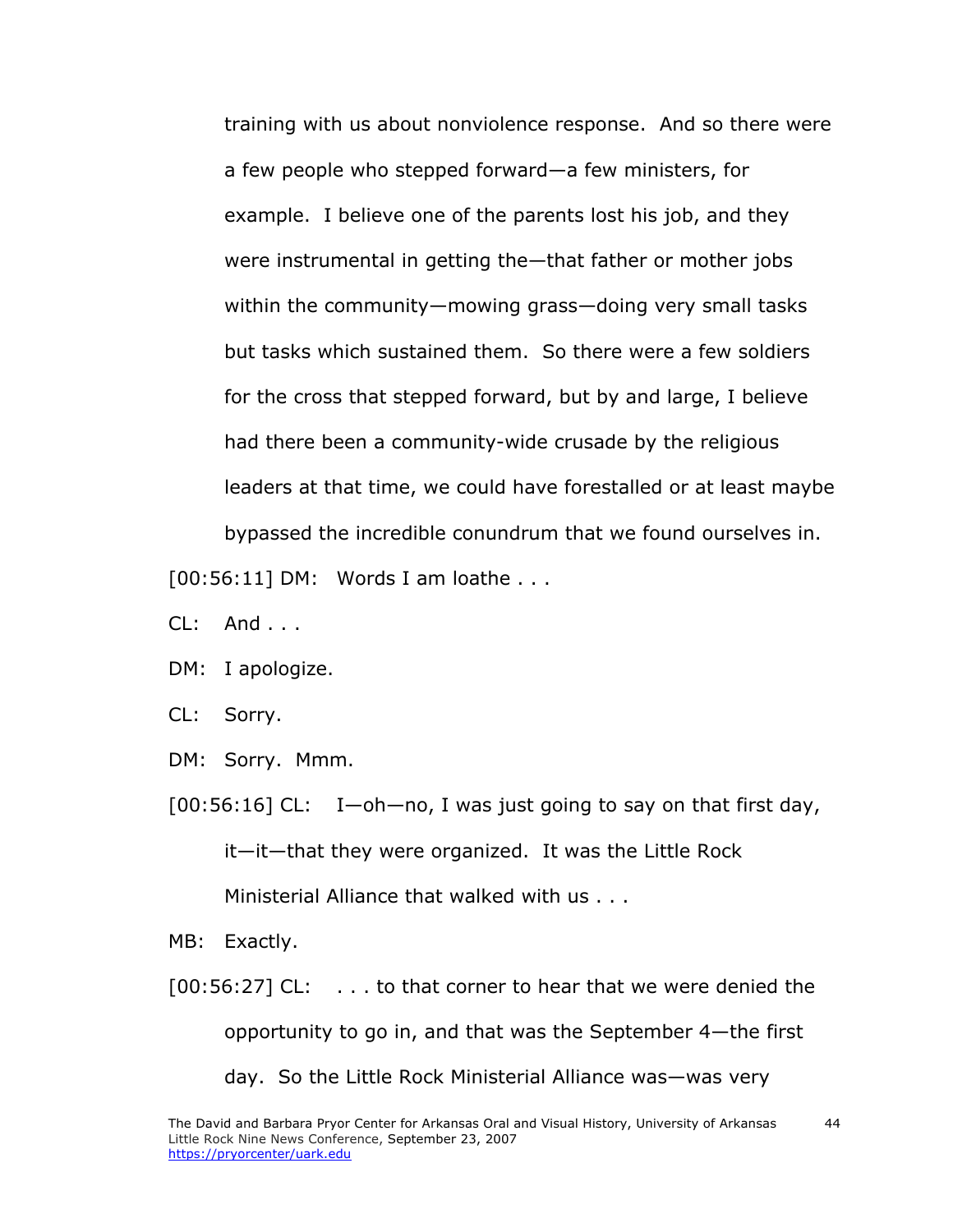involved, especially that first day. And I—I appreciate that. In fact, I just mentioned it earlier today that my mother just dropped me off at the corner because she saw some ministers that she knew.

MB: Mh-hmm.

[00:56:52] CL: She knew I was, you know, [*someone laughs*] . . . Unidentified female panelist: [*Unclear words*].

CL: . . . walking with the ministers or the angels of God, I guess, or—anyway . . .

Unidentified female panelist: [*Unclear words*]

[00:57:01] DM: Well, I hate saying these words, but because they have promises to keep—a three . . .

TR: Yeah.

- DM: . . . o'clock appointment precisely—last question. [*Laughs*] Go ahead.
- [00:57:11] Unidentified female newsperson: [*Unclear words*] television. We have—we have—have situations like Jena going on right now, but we also have Senator Barack Obama having actually a good run and a good chance to take over the presidency next year. How do you feel about the chance of Senator Barack Obama being president of the United States, and what would it mean for the country as a whole?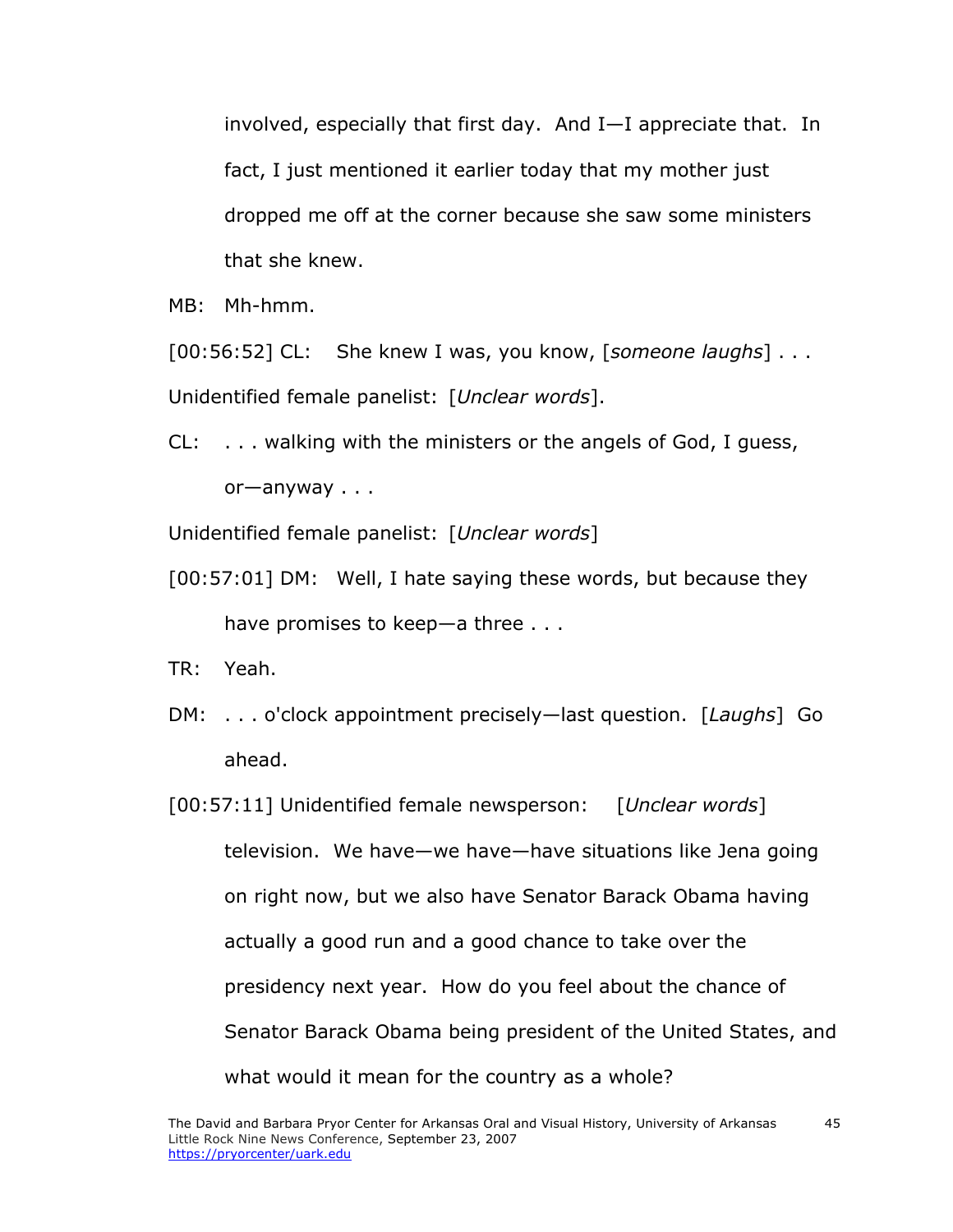[00:57:36] MT: Why are we still talking about it like that? That tells us who we are more than anything else. We're still calling him an African American. We're still talking about Hillary Crin— Clinton being a woman. We're in 2007. If we haven't gotten over that—if we haven't transcended [*camera clicks*] that, who really are we? So that's what's disturbing to me, that we are still calling [*claps hands*] him about his color. And we're still calling her, regarding her gender. Haven't we grown up yet?

TR: Hmm. [*Audience applauds*]

 $[00:58:18]$  TR: And on that word  $\dots$ 

[00:58:20] DM: These folks know how to talk in sound bites, don't they? [*Audience laughs*] Boy, I mean, fifty years—they've had fifty years of real practice in—in answering these great questions, by the way. And we thank them for their time because they have had such a schedule, but, boy, what soldiers they remain. And I think one thing that we can all agree is that had [19]57 not happened for all the trials and tribulations of it, the world might've overlooked some mighty amazing people. I think we—we all see here just—just beauty right here in front of us and intelligence and wonder. And I thank you all for giving us . . .

[00:59:00] EG: Thank you.